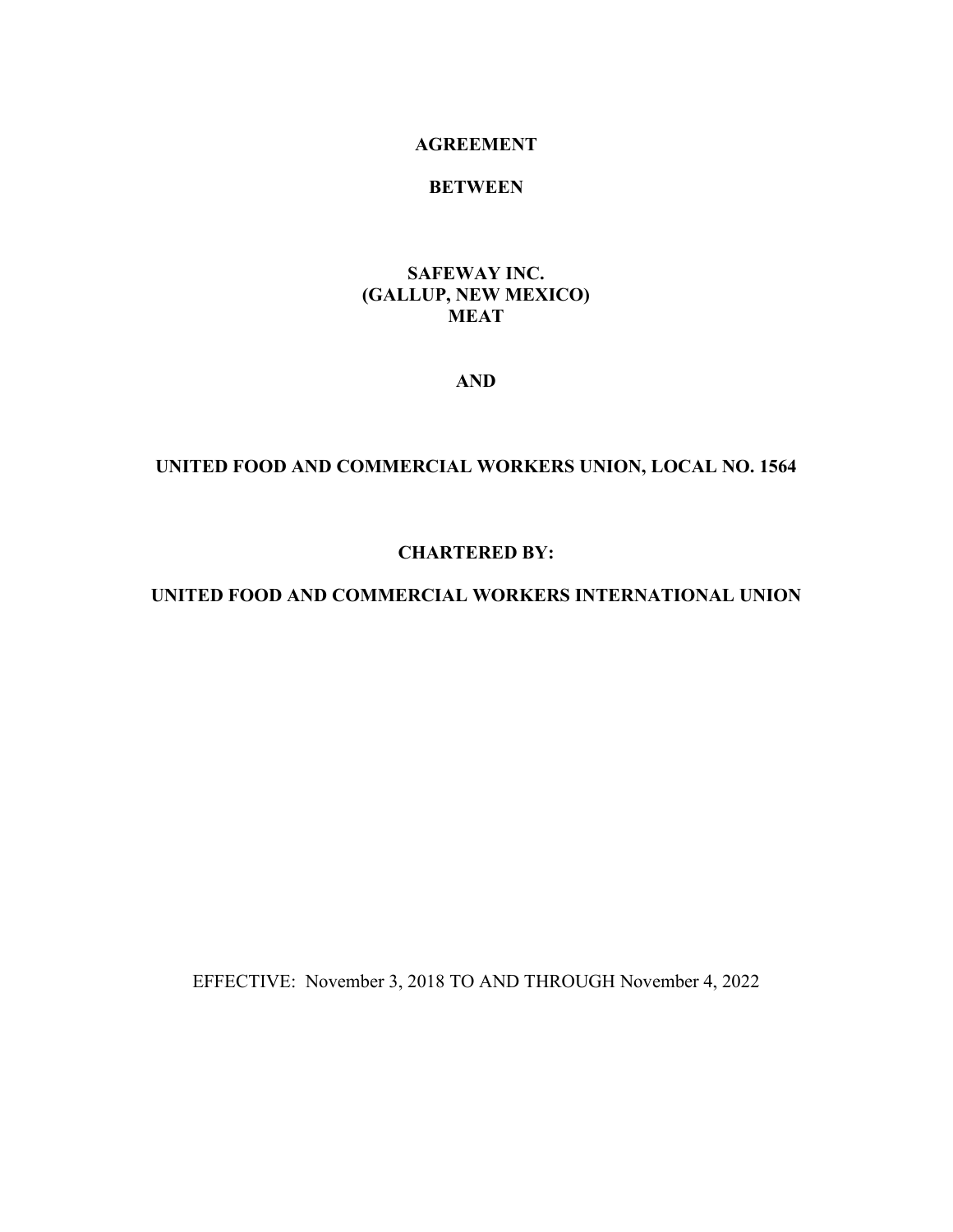# TABLE OF CONTENTS

| <b>SECTION</b>    | <b>TITLE</b> | <b>PAGE</b> |  |
|-------------------|--------------|-------------|--|
|                   |              |             |  |
| $\mathbf{1}$      |              |             |  |
| $\overline{2}$    |              |             |  |
| 3                 |              |             |  |
| 4                 |              |             |  |
| 5                 |              |             |  |
| 6                 |              |             |  |
| 7                 |              |             |  |
| 8                 |              |             |  |
| 9                 |              |             |  |
| 10                |              |             |  |
| 11                |              |             |  |
| 12                |              |             |  |
| 13                |              |             |  |
| 14                |              |             |  |
| 15                |              |             |  |
| 16                |              |             |  |
| 17                |              |             |  |
| 18                |              |             |  |
| 19                |              |             |  |
| 20                |              |             |  |
| 21                |              |             |  |
| 22                |              |             |  |
| <b>APPENDIX A</b> |              |             |  |
| <b>APPENDIX B</b> |              |             |  |
| <b>APPENDIX C</b> |              |             |  |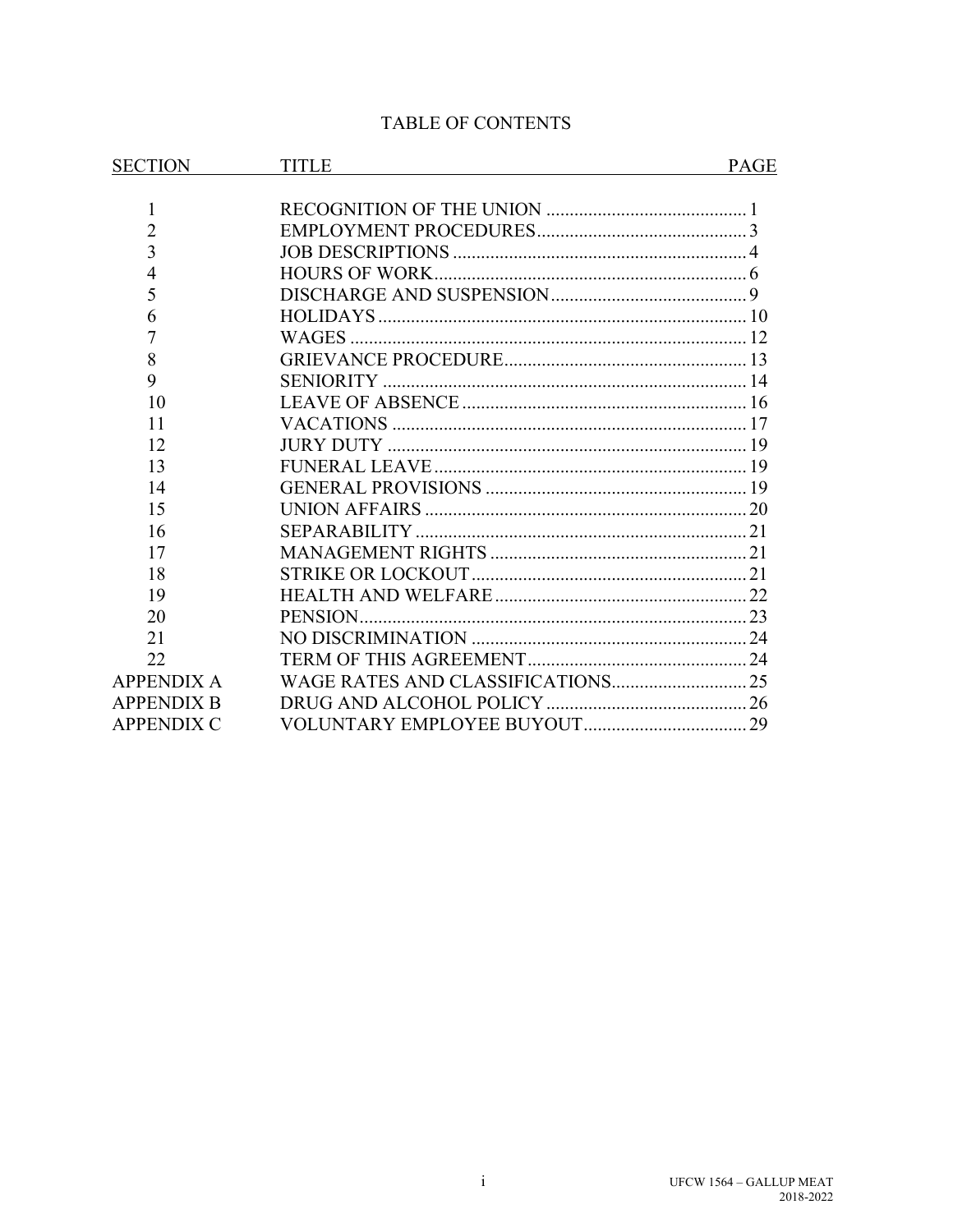### AGREEMENT

### Between

## Safeway Inc. (Gallup, New Mexico)

And

### United Food and Commercial Workers Union, Local No. 1564

Chartered By: United Food and Commercial Workers International Union Effective: November 3, 2018 through and including November 4, 2022.

THIS AGREEMENT is entered into by and between Safeway Inc., hereinafter referred to as the "Company", and the United Food and Commercial Workers Union, Local No. 1564, chartered by the United Food and Commercial Workers International Union, referred to hereinafter as the "Union".

## INTENT AND PURPOSE

The Company and the Union each represents that the purpose and intent of this Agreement is to promote cooperation and harmony, to recognize mutual interest, to provide a channel through which information and problems may be transmitted from one to the other, to formulate rules to govern the relationship between the Union and the Company, to promote efficiency and service, and to set forth herein the basic agreements covering rates of pay, hours of work, and conditions of employment.

### SECTION 1 RECOGNITION OF THE UNION

1.1 The Company recognizes the Union as the exclusive bargaining unit agent for all employees engaged in the retail wholesale distribution of all fresh meats and all other meat products, including rabbits, fish and domestic fowls of all kinds, regardless of their origin, within the boundaries of the City of Gallup, State of New Mexico, presently under and within the jurisdiction of the Union.

1.2 No employees of the Company, other than employees under the jurisdiction of the Union, will be permitted to cut and wrap meat in the Gallup store, except for instruction, business needs, cutting test, store openings and remodeling. The Company shall assure that meat cases shall be stocked by members of the bargaining unit to assure an adequate supply of meat for sale. Outside suppliers or salesmen shall not be permitted to stock or price merchandise in the store. Notwithstanding anything contained herein to the contrary, the Employershall not be restricted from obtaining and offering for sale fresh, smoked, cured, cooked and frozen meats, poultry, fish, sushi, or seafood which have been cut, prepared, processed, packaged, weighed and/or priced off the Employer's premises and it is expressly understood and agreed that such shall not constitute a violation of this Agreement. Notwithstanding the preceding sentence, the Employer agrees that no head meat cutter, journeyman meat cutter, or meat wrapper employed in such position by the Employer on or before July 21, 2002, shall be laid off as a result of utilization of the products as set forth above.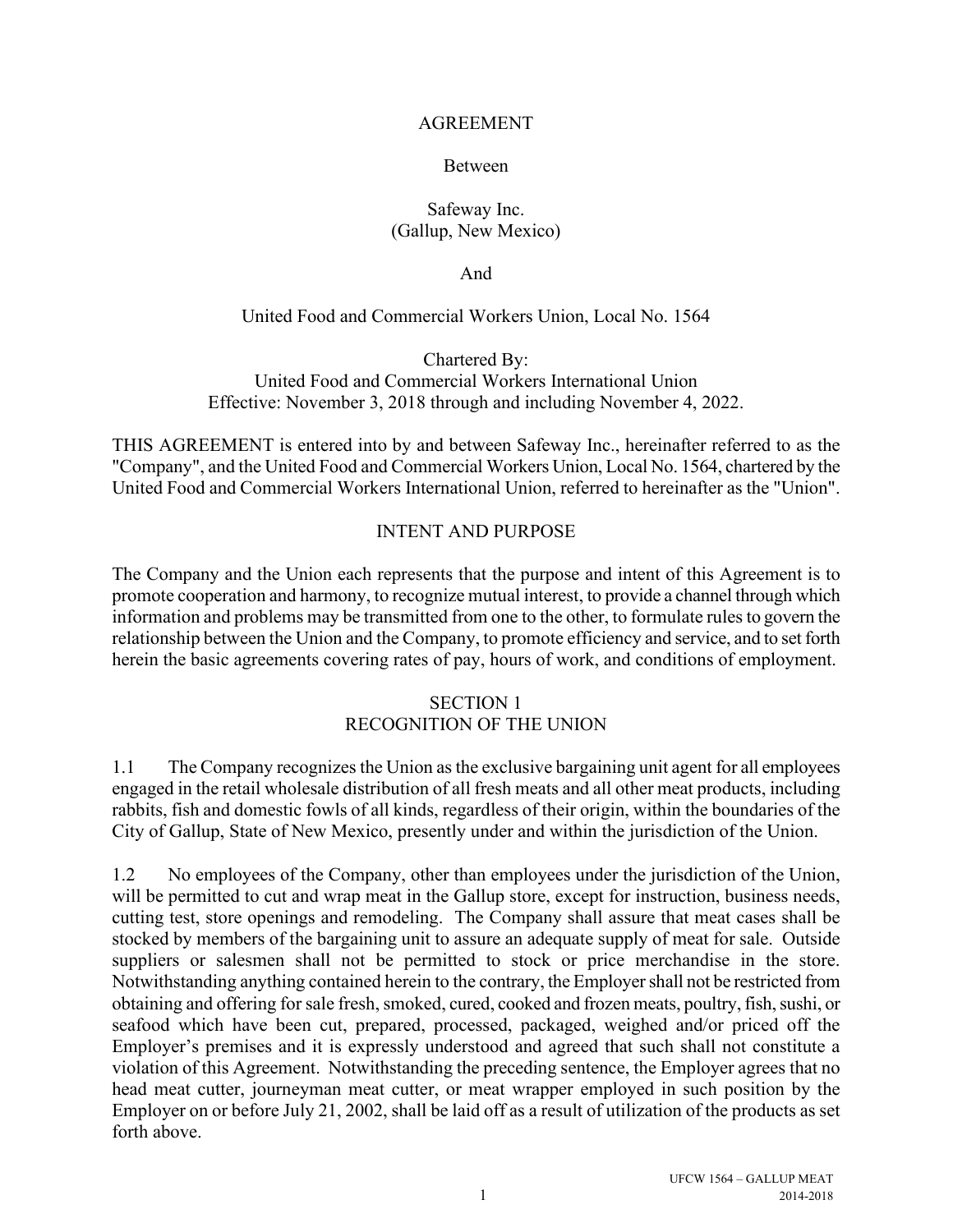The Employer shall continue to have the right to lay off meat employees in accordance with the provisions of this Agreement, provided that the layoff of any such employee, employed by the Employer, in the aforementioned classifications before July 21, 2002, is for reasons other than the Employer's utilization of the products set forth above.

1.3 The Company shall have the right to place Management personnel in the Meat Departments for the purpose of receiving on-the-job training and instructions, up to a maximum of eighty (80) hours per person, provided no regular employees are laid-off or suffer a reduction in their normal hours, and such Management personnel will not be required to become members of the Union. It is further agreed that the Union will not attempt to impose any restrictions or penalties upon an Employer for exercising this right.

1.4 It is the mutual understanding of the Union and the Company that Bargaining Unit work as it directs itself toward the stocking of Meat cases shall be interpreted to mean:

- (a) Suppliers and outside salesmen will not price or stock the cases in the meat department; however, such suppliers or salesmen may participate when the Deli section is being re-merchandised and may also rotate and pull outdated and spoiled product.
- (b) That in scheduling the Employer shall anticipate in good faith the persons necessary to adequately stock meat cases for anticipated business.
- (c) That if, however, unexpected business reduces the inventory in the meat cases below normal and there is not a meat employee available to restock from already wrapped and prepared inventory then the Employer can stock such merchandise with supervisors instead of exercising a less than four (4) hour call-in.

1.5 Safeway believes it has a good faith working relationship with UFCW 1564 and will not present any anti-union information during new hire orientation to discourage union affiliation. This only applies to orientation for union positions.

# SECTION 2 EMPLOYMENT PROCEDURES

2.1 Union Membership. Membership in the Union on or after thirty (30) days following the beginning of employment, or the effective date of this Agreement, whichever is later, shall be a condition of employment to the extent consistent with the law. Under the law, employees have a choice to be "full members" or "dues payers" of the Union. No employee covered by this Agreement shall be required as a condition of employment to be a full member of the Union. Whether or not an employee chooses to become a full member or a dues payer of the Union is his or her voluntary choice, and both the Union and the Company shall respect such choice.

After the thirty-first (31st) day of employment, an employee shall be required to pay an initiation fee and periodic Union dues as a condition of employment. If an employee chooses to be a full member of the Union, the amount of such initiation fee and dues shall be those uniformly assessed by the Union with respect to other full Union members in like classification and status. If an employee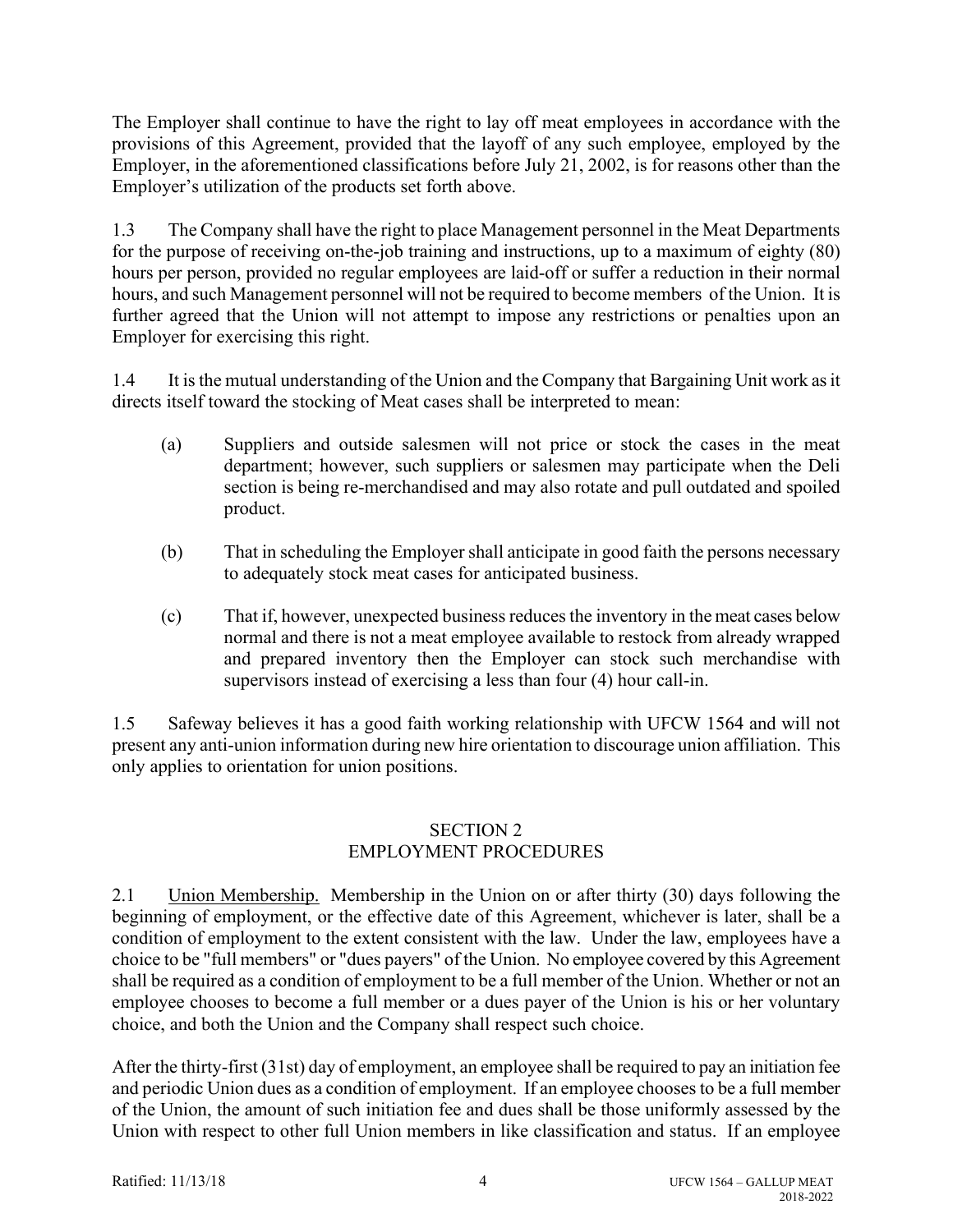chooses to be a dues payer only, his only obligation shall be to pay pro rata initiation fees and dues which are directly related to Union expenses for collective bargaining, contract administration, grievance adjustment and other chargeable expenses as may be established by law.

- (a) Seven-day Notice. Upon the failure of any employee to comply with the terms and conditions of Section 2.1, the Union shall notify the Employer and the employee in writing of such notice, and not more than seven (7) days thereafter, the Employer shall discharge such employee, unless the Union has notified the Employer that the employee has satisfied the requirements of good standing.
- (b) The Union shall indemnify the Employer and hold the Employer harmless from any liability that may arise from the application of Section 2.1 (a) and (b) at the request of the Union.
- (c) For the purpose of Section 2.1 (a), the execution date of this Agreement shall be considered as its effective date.

The Union agrees to indemnify and hold the Employer harmless from and against any and all demands, claims, damages, losses, liability or expenses, including without limiting the generality of the foregoing attorneys' fees, arising from or growing out of the application of this Section by Employer.

2.2 The Employer agrees to deduct Union dues and initiation fees stipulated by Local No. 1564, from wages of employees in the bargaining unit who provide the Employer with a voluntary written authorization which shall be irrevocable for a period of not more than one (1) year or beyond the term of this Agreement, whichever occurs sooner. Such deductions shall be made on a weekly basis and shall be remitted to the Union on a monthly basis provided the Employer has received a request for dues and initiation fees by Local No. 1564 setting forth the amount and from whom it is to be deducted. Such amounts as are deductible from the employee on that pay period up to and including the full amount shall then be transmitted to Local No. 1564.

Upon notice from Local 1564, the Employer agrees to deduct annually, from the wages of employees who have authorized the Employer to do so, a uniform political deduction and forward such to the President of Local 1564.

The Union agrees to indemnify and hold the Employer harmless from and against any and all demands, claims, damages, losses, liability or expenses, including without limiting the generality of the foregoing, attorneys' fees, arising from or growing out of the application of this Section by the Employer.

## SECTION 3 JOB DESCRIPTIONS

3.1 HEAD MEAT CUTTER – The Head Meat Cutter shall be a qualified Journeyman Meat Cutter. He shall be allowed to perform all duties within the meat sections, in addition to all special duties required pertaining to the meat section by the Company. All such work shall be performed during working hours.

3.2 JOURNEYMAN MEAT CUTTER – A Journeyman Meat Cutter is a skilled meat cutter who has served his apprenticeship in accordance with this Agreement.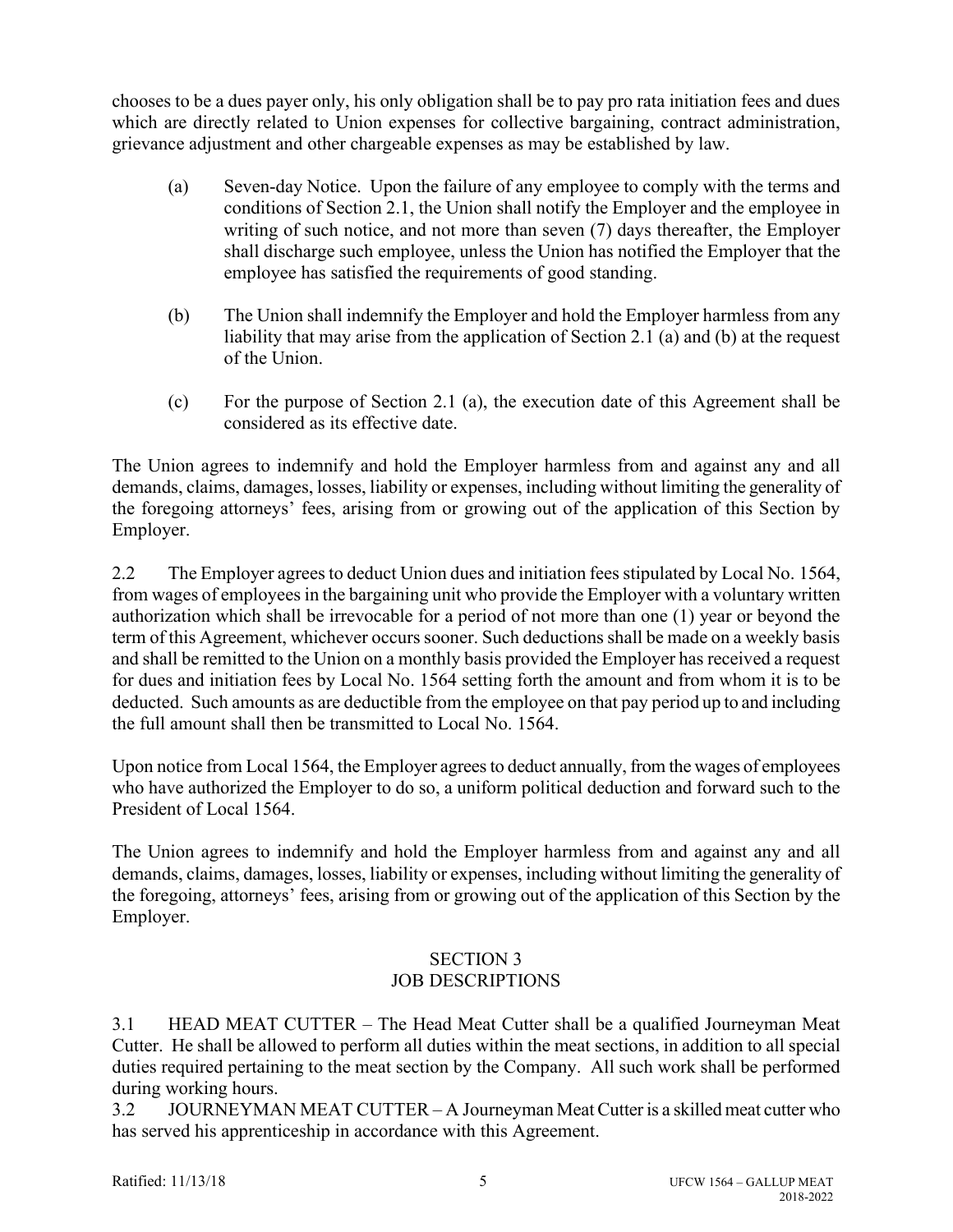3.3 APPRENTICE MEAT CUTTER – (a) An Apprentice Meat Cutter must be eighteen (18) years of age or older, learning all details and developing skills for performing the duties of a Journeyman Meat Cutter. The Company agrees to assign each Apprentice Meat Cutter to various jobs in order to give him the opportunity to qualify as a Journeyman Meat Cutter at the end of his apprenticeship period.

In cases where the Union and the Company mutually agree that the Apprentice cannot qualify to become a Journeyman Meat Cutter at the end of his two (2) year training period, they may agree to extend him an additional six (6) months period of training and this extra time of training shall be paid for at the top apprenticeship bracket.

(b) To use an Apprentice Meat Cutter, the market must employ at least one (1) full-time Journeyman Meat Cutter other than the Head Meat Cutter. An additional Apprentice Meat Cutter may be used in each market for every additional full-time Journeyman Meat Cutter working in the market.

No Apprentice Meat Cutter shall be employed in the self-service department or markets as a Wrapper for more than forty percent (40%) of his weekly hours worked.

3.4 WRAPPER – A Wrapper is a person employed in a self-service market engaged in wrapping, weighing, selling, pricing and displaying of products handled in the meat section of the Company's stores.

(a) It is expressly understood that Wrappers are not permitted to use any tools of the trade which include knife, cleaver, hand or electric saw, slicing machine, meat grinder, minute steak tenderizer, or hamburger patty machine.

However, Wrappers may use the Meat Tenderizer including Fajita Blades; provided the hours of Meat Cutters may not be reduced below the average hours worked over the three (3) month period immediately preceding the ratification of this Agreement, unless the Company's competitive situation is changed by the impact of a major competitor.

Upon the request of a customer, a wrapper may grind meat and slice deli meat in violation of this Agreement; provided, this privilege is not abused.

(b) Wrappers may be used to weigh, wrap, price and display, and all work incidental thereto, and perform their usual clean-up duties. Assignments will be rotated so the Wrappers will learn all phases of the job.

3.5 CLEAN UP – Courtesy Clerks may be used for clean-up duties, not including the tools of the trade. Such duties may include floors, walls, counters, windows, trays, lugs, and wrapping stations.

3.6 MEAT CLERK – A Meat Clerk is a person who is engaged in handling, pricing, displaying and otherwise servicing the "cold deli section" which includes lunch meats, cheeses, tortillas, etc., where applicable; and may perform work in the designated service area where meat, poultry, fish, and sea food are dispensed to customers on an employee service basis rather than a self-service basis.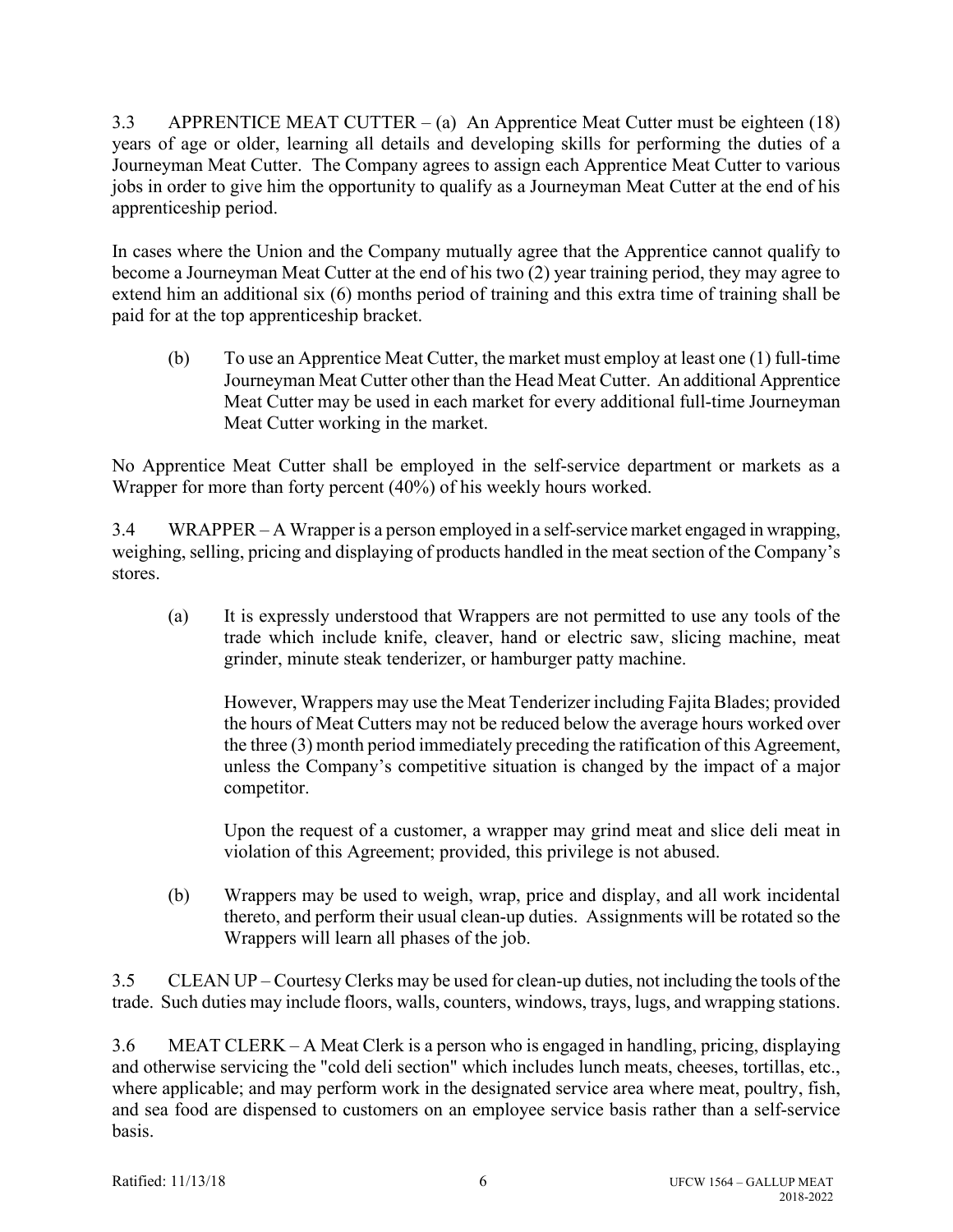It is agreed the Company will be free to transfer employees in the meat clerk classification into meat wrapper or meat cutter jobs.

3.7 The Employer shall have the right to place cash registers/checkstands in any department within the store that it deems desirable to ring up customer purchases in that department (as well as any other incidental customer purchases), and clerks assigned to such departments shall operate such cash register/checkstand in addition to the duties historically performed by their classification.

3.8 HIRING/RETENTION INCENTIVE – The Company may establish/maintain/ discontinue a hiring retention incentive for Department Heads. The terms, timing, duration, application or nonapplication of such incentive to any employee or employees shall not be subject to the grievance or arbitration provisions of this collective bargaining agreement.

3.9 NEW CLASSIFICATIONS/DEPARTMENTS – When a new department or job is created by the Employer, the Union shall be notified immediately, and the parties shall meet in good faith to establish a new wage rate for such department/job. Until such time as the parties can agree, an initial wage rate shall be established by the Employer, and then upon the agreement between the parties, the agreed wage rate shall be retroactive to the first hour worked in the new classification/department.

# SECTION 4 HOURS OF WORK

4.1 All full-time employees shall be guaranteed forty (40) hours of work in regular work weeks consisting of not more than five (5) days, not necessarily consecutive, and thirty-two (32) hours in holiday weeks of not more than four (4) days, not necessarily consecutive, excluding the holiday. In the event two (2) holidays fall in the same workweek, the guaranteed workweek shall be twenty-four (24) hours to be worked in three (3) days, not necessarily consecutively.

The Company may count work performed on a holiday towards the weekly guarantee. Work on the holiday shall count toward making up the forty (40) hours in computing overtime over forty (40) hours actually worked but shall not count as a day worked as one of the four (4) days of work.

The Employer shall post a roster for those employees who desire to work more than the basic holiday workweek at straight-time rates two (2) weeks prior to the holiday. Such roster shall be available for employee signatures up to the Tuesday immediately before the schedule is to be posted. Employees who sign the roster shall be assigned such work at straight time in order of their seniority by classification. Should there not be sufficient volunteers, the Employer may assign such work at straight time in inverse order of seniority by classification.

4.2 It is mutually understood and agreed that full-time employees are defined to be employees who are regularly scheduled to work forty (40) hours or more per week. Regularly scheduled shall mean any six (6) consecutive workweeks.

4.3 Full-time employees may be reduced to part-time status in order of seniority and the guarantee of forty (40) hours would have no further effect until the employee is once again reclassified to full-time status.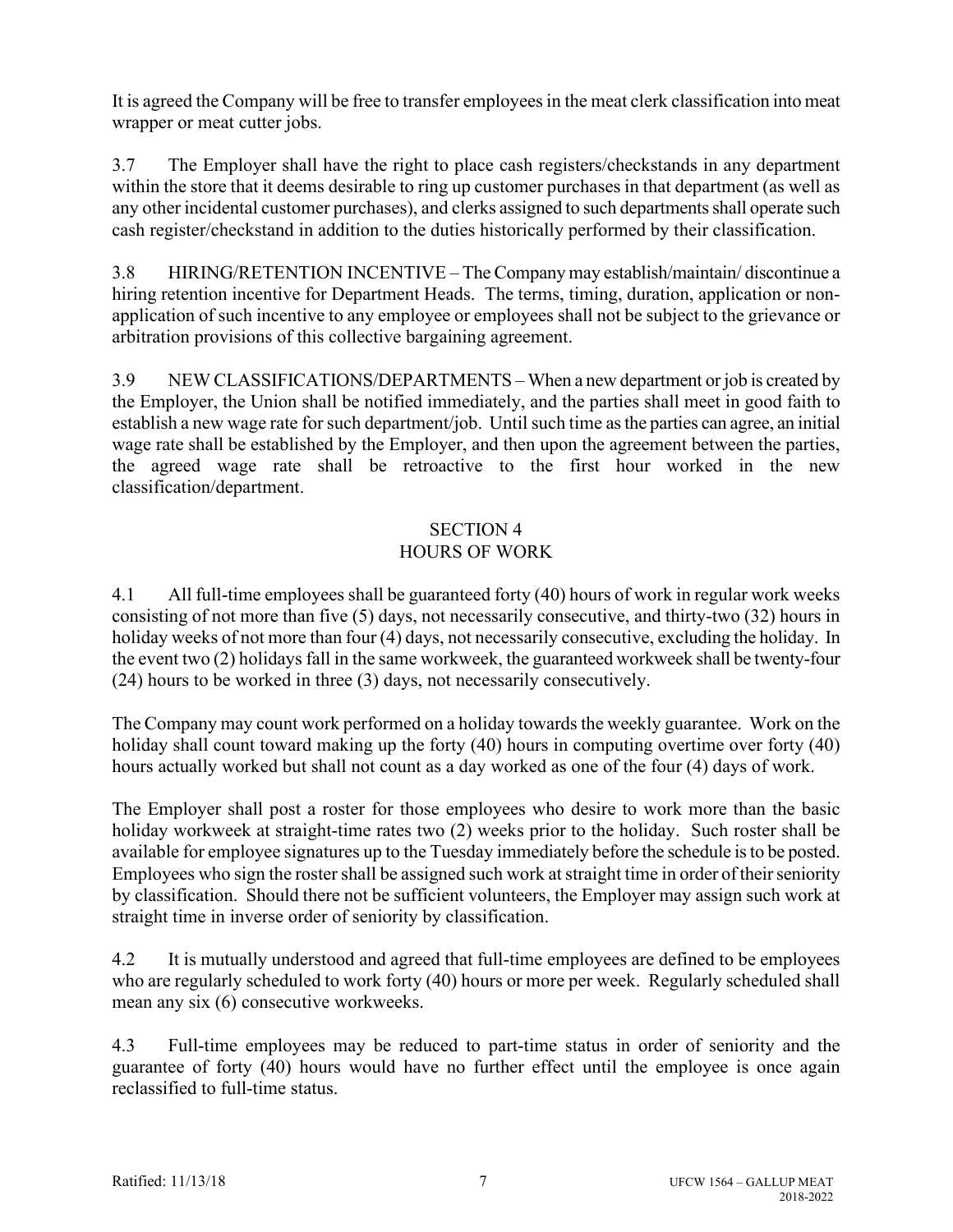4.4 A work schedule for the succeeding week shall be posted in markets not later than Thursday noon of the current week.

(a) Part-time Scheduling. Part-time employees shall be scheduled to work a minimum of four (4) hours work each day. The Company will schedule all work for part-time employees based on seniority within their classification within their store not to exceed eight (8) hours in any one (1) day or forty (40) hours in any one (1) week provided the employee is available for at least four (4) consecutive hours when the work is available and that this scheduling does not conflict with or prohibit the simultaneous scheduling of another part-time employee.

However, this scheduling is not intended to mean that the Company must schedule to incur additional premiums or penalties or violate any provision of this Agreement. The part-time employee with seniority must advise the Store Manager that he is available for a posted schedule within twenty-four (24) hours after the store schedule is posted or he has no claim on such schedule of hours. Any part-time or full-time employee who is absent or tardy according to his work schedule may lose his guarantee for that day as shown on the work schedule.

- (b) The work schedule can be changed after the initial posting, only with the written consent of the employees involved. Any employee who fails to report as scheduled shall lose his right for premium pay provided under this Section for that day as set forth in this schedule. When part-time employees volunteer to work off their work schedule, such work shall be paid for at their basic straight-time rate of pay without penalty to the Company.
- (c) It is agreed that the Company may ask employees to work over their regular shift and in such instances such work shall be paid for at their basic straight-time rate of pay, without penalty to the Employer, as long as such hours do not exceed forty (40) hours per week or eight (8) hours in a day.
- (d) Any employee who is not able to report to work as scheduled and fails within twenty-four (24) hours thereafter to personally provide the Employer with sufficient reason to have prevented the employee from reporting to work, shall be considered a voluntary quit.

4.5 No employee shall work more than five (5) hours without a lunch period. Lunch period shall be no less than thirty (30) minutes and no more than sixty (60) minutes in duration.

4.6 Employees required to work more than eight (8) hours in any one day, or more than forty (40) hours in any week shall be paid for such work at one and one-half  $(1-1/2)$  times the employee's regular straight-time rate of pay , except for holiday weeks when additional penalties are added.

4.7 No split shifts shall be required of any employee. Longer lunch periods than specified herein, except when mutually agreed on by the employee and Company or scheduling daily work hours nonconsecutively will constitute a split shift.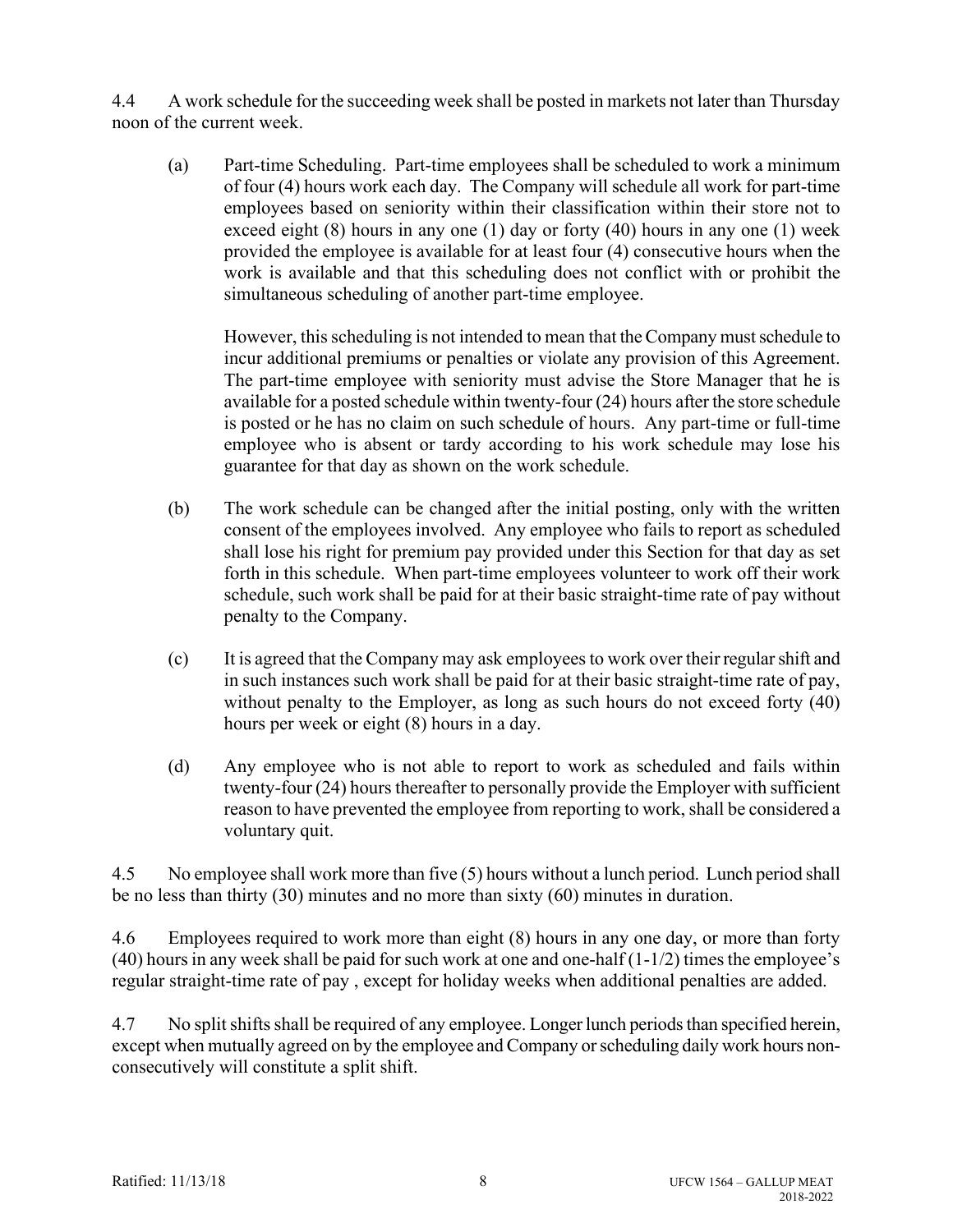4.8 Any employee called to work shall be guaranteed a minimum of four (4) hours of work or pay in lieu thereof and such pay in lieu of work shall be at the basic rate of pay, provided such employees are available and can work the minimum of four (4) hours.

4.9 If employees are required to attend store meetings outside the scheduled daily or weekly work hours, such time will be considered as time worked, for purposes of computing amount of pay but not for split shift call-in pay or other similar purposes.

4.10 Employees shall be granted one (1) fifteen (15) minute rest period, with paybased on the number of hours worked during a workday:

| $0$ to 6 hours   | one 15 minute rest period                   |
|------------------|---------------------------------------------|
| 6 to 10 hours    | one 30 minute or two 15 minute rest periods |
| 10 hours or more | one additional 15 minute rest period.       |

4.11 Overtime work, night work, Sunday work and holiday work, where applicable and practicable, shall be distributed equally among employees in each classification. Such equalization shall be maintained within a calendar month on a store-by-store basis.

4.12 Employees shall have a specific pay day and each employee shall be furnished a Company receipt each pay day specifying his gross earnings, total hours worked, and any and all deductions made from his gross pay.

4.13 Employees, with the exception of Apprentice Meat Cutters who must be worked on all jobs, who perform the work, and assume the responsibilities, of a higher paid classification while performing the work, and assuming the responsibilities, for a period of more than two (2) days.

4.14 All work performed on Sunday by Employees hired prior to February 1, 2004, shall be paid for at the rate of one and one-half (1 1/2) times the regular straight-time rate of pay, such pay to be considered as Penalty Pay. Employees hired on or after February 1, 2004 shall receive a premium of one (\$1.00) dollar per hour for all work performed on Sunday. Employees hired after December 5, 2005 shall not be eligible for Sunday premium pay.

4.15 All work performed on a holiday by employees hired prior to February 1, 2004, shall be paid for at the rate of time and one half (1-1/2) the regular straight-time rate of pay which shall be in addition to regular holiday pay, such pay to be considered as Penalty Pay. All employees hired on or after February 1, 2004 shall receive a premium of \$1.00 per hour for work performed on a holiday.

4.16 All employees shall be given at least one (1) day off each week.

4.17 Time and one-half (1-1/2) overtime pay shall not be pyramided for both daily and weekly overtime. Penalty Pay shall not be considered as overtime pay.

4.18 Overtime must be authorized by the Company.

4.19 Thirty-five cents (\$0.35) per hour over the regular rate of pay shall be paid for all work performed after 7:00 p.m. and before 7:00 a.m., provided, however, that this Section shall not apply to employees hired on or after October 30, 2005.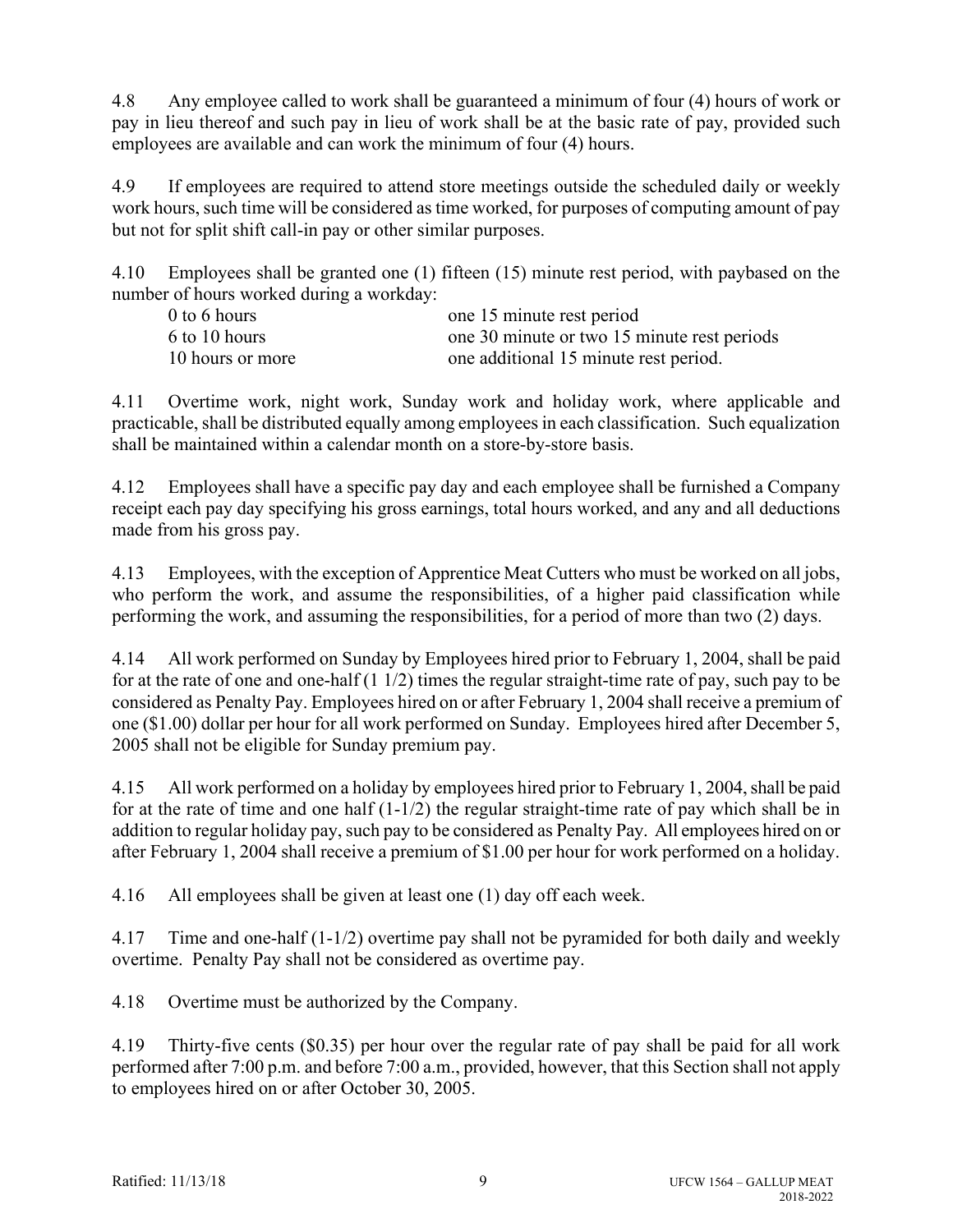### SECTION 5 DISCHARGE AND SUSPENSION

5.1 Discipline. The Employer shall have the right to discharge, demote or suspend an employee for just cause.

5.2 Warning Letters. Corrective Action Notices are intended to improve deficiencies in an employee's work performance or an employee's conduct while at work.

- (1) Such notices, in order to be valid, must be personally delivered to the employee within fourteen (14) days after the event giving rise to such notice and the contents of such notice must be personally explained to the employee at that time, outlining specifically what conditions must be changed or improved and the time limits for the employee to improve alleged deficiencies or misconduct.
- (2) Corrective Action Notices are not to be used for arbitrary, capricious or unlawfully discriminatory purposes.
- (3) Upon receipt, employees shall date and sign such notice acknowledging receipt of such notice. A copy of the notice shall be transmitted to the Union within five (5) calendar days. However, such signing shall in no way be construed to be an admission of any misconduct or be in agreement with the contents of such notice.
- (4) Employees who are given Corrective Action Notices shall be given an adequate opportunity to improve their work or correct any alleged deficiencies in their conduct.
- (5) Warnings, both written and oral shall be effective for a period of twelve (12) months, unless another warning for a related or similar offense occurs within that twelve (12) month period, in which event, the first and any additional notices remain in effect for a period of twelve (12) months provided that no written warning for a related offense occurs within the said twelve (12) months.

This Section shall not be construed to require an Employer to issue a Corrective Action Notice in cases where discharge or suspension is imposed for just cause based on the offense.

5.3 APPEAL – If an employee does not agree with the action taken by the Employer in Section 5.2 above, such employee shall have the right to appeal such action by filing a written appeal under Section 8 of this Agreement within fifteen (15) days following the occurrence of the action.

5.4 REASON – Any employee who is discharged, suspended or demoted shall be informed at the time of discharge, suspension or demotion of the immediate cause.

(a) Upon request to a designated Employer Representative, any employee who is discharged, suspended or demoted shall be informed in writing of the cause of discharge, suspension or demotion within five (5) calendar days of receipt of such request, excluding weekends.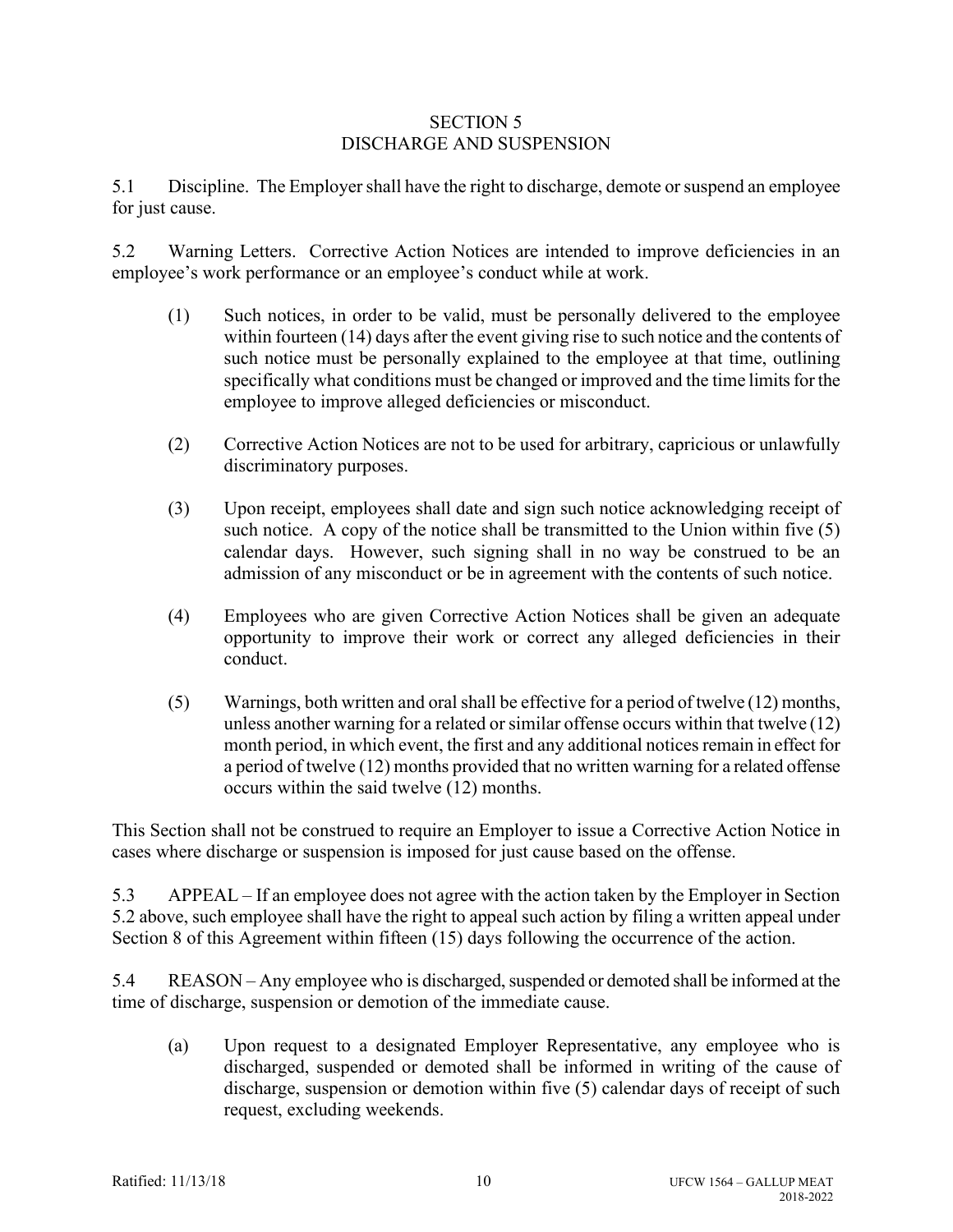(b) Any employee who is suspended shall be informed of the length of the suspension at the time of the suspension, except for suspensions pending reasonably prompt investigations of no more than two (2) weeks, except when mutually extended by the Company and the Union.

5.5 With regard to chronic tardiness or absenteeism, the following disciplinary action shall be taken:

- (a) First unexcused absence or tardiness……first written warning notice.
- (b) Second unexcused absence or tardiness…second written warning notice.
- (c) Third unexcused absence or tardiness…...one week lay-off without pay.
- (d) Fourth unexcused absence or tardiness….subject to discharge.

5.6 The Employer may require that absences due to illness be substantiated by an acceptable Physician's Statement. A Physician's Statement which indicates only that an employee "may return to work on *…*" may not in all cases be considered acceptable.

### SECTION 6 HOLIDAYS

6.1 The following days shall be considered as holidays for non-probationary employees for which there shall be no reduction in pay:

| New Year's Day   | Christmas Day                     |
|------------------|-----------------------------------|
| Independence Day | <b>Employment Anniversary Day</b> |
| Labor Day        | Four (4) Personal Holidays        |
| Thanksgiving Day |                                   |

Employees hired on or after February 1, 2004 who have completed at least one year of continuous service shall be eligible for the four (4) Personal Holidays outlined above.

Employees hired on or after October 30, 2005 shall be eligible for Thanksgiving and Christmas holidays after completion of their probationary period, and four (4) personal holidays effective as of the first calendar year following one year of service.

6.2 In the event a holiday named herein falls on Sunday, the following Monday shall be observed; provided, the store is open for business on Sunday.

6.3 The Company shall be given written notice by the employee at least two (2) weeks prior to the Employment Anniversary Day, and Personal Holidays. Personal holidays shall only apply to employees actively on the payroll for twelve (12) months.

(a) These days must be mutually agreed between the Company and employee, but if not agreed, then the day must be set within ten (10) days before or after the date being sought. Such holidays, when scheduled, may be changed only by agreement between Company and employee except when required by legitimate business necessity.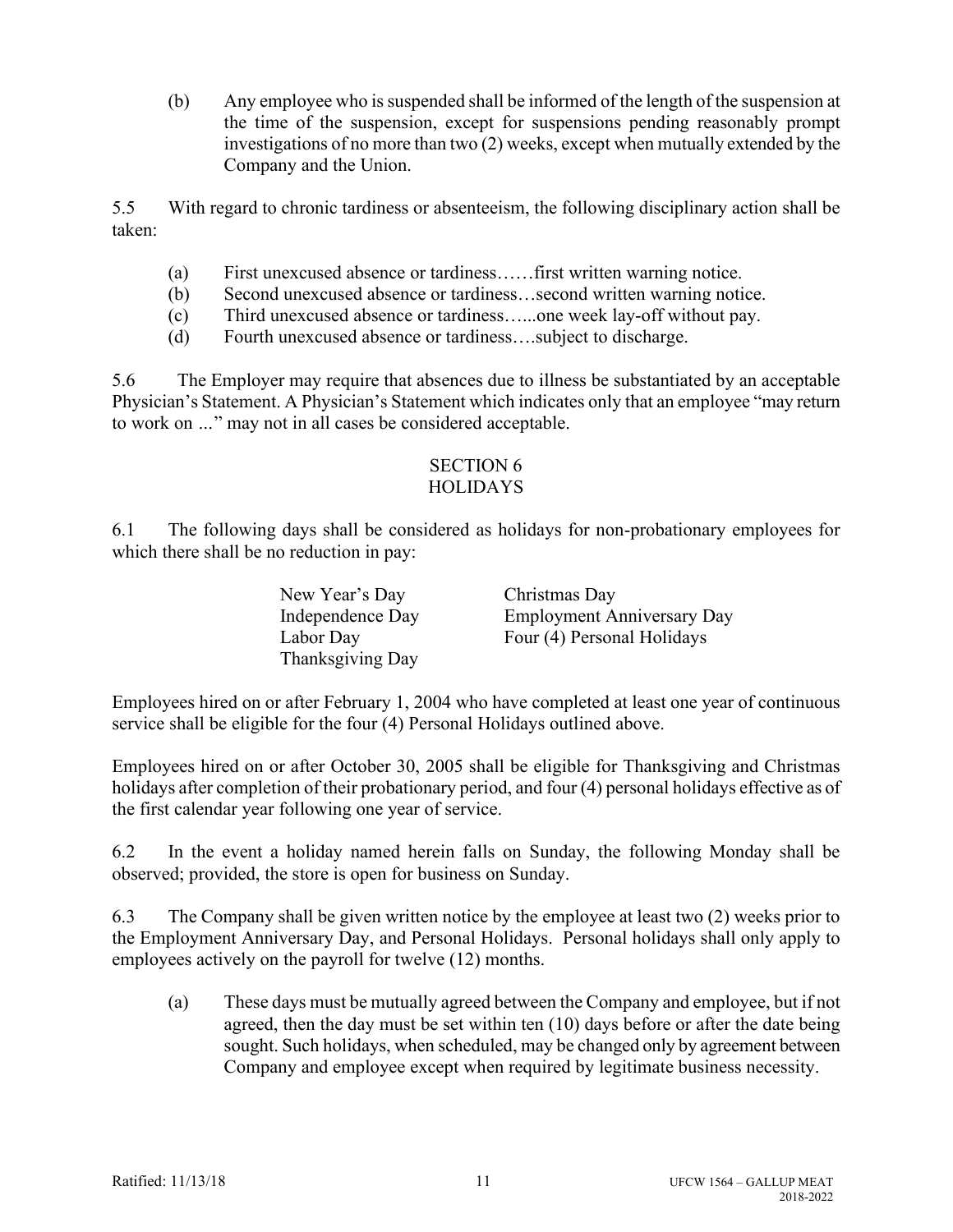- (b) The Company reserves the right to limit the number of Personal Holidays and Anniversary Dates in any given week. None of these holidays will be observed in a week where a common holiday is observed.
- (c) The Anniversary date will be observed on the actual day, unless there is good cause for change.

6.4 Employees absenting themselves from work without acceptable reasons on the day before a holiday, the day of the holiday, if scheduled, and/or the day after a holiday shall not be paid for the holiday. Acceptable reasons would include the following situations:

- (a) Death in the immediate family (spouse, child, mother, father, brother, sister, grandmother, grandfather, an in-law relationship or any relative residing permanently in the employee's immediate household).
- (b) Wife giving birth to child
- (c) Meetings with the Company as representative of the Union.
- (d) Absence excused by the Company.

6.5 In the event a holiday named herein falls within an employee's vacation period, the employee shall be given an extra day off for the holiday or pay in lieu thereof.

6.6 Eight (8) hours pay at straight-time hourly rate will be allowed each full-time employee who qualifies for such pay in accordance with the above provisions.

Any part-time employee who shall have received compensation for an average of twelve (12) hours or more per week during the four (4) calendar weeks immediately preceding any such work week in which the holiday falls, and who works during the work week during which the holiday occurs shall receive as holiday pay that amount that equals the average of hours worked during the preceding four (4) calendar weeks divided by five (5).

6.7 Anything to the contrary not withstanding, the Company at its sole and absolute discretion may operate its store, in whole or in part, on any of the holidays recognized in the Agreement.

6.8 Thanksgiving and Christmas Holiday –At least twenty-one (21) days preceding the Thanksgiving holiday and at least twenty-one (21) days preceding the Christmas holiday, the Employer shall post a roster for such holiday, and employees interested in working the applicable holiday may sign such roster, up to the Tuesday before that holiday work schedule is to be posted. Employees who sign the roster shall be assigned such holiday work in order of their seniority within their classification and department. Should there not be sufficient volunteers, the Employer may seek qualified volunteers from excess volunteers in other stores in the bargaining unit, or the Employer may assign work in inverse order of seniority within the store. Excess volunteers from other stores shall not have bumping rights over employees regularly assigned to the store that is seeking additional volunteers.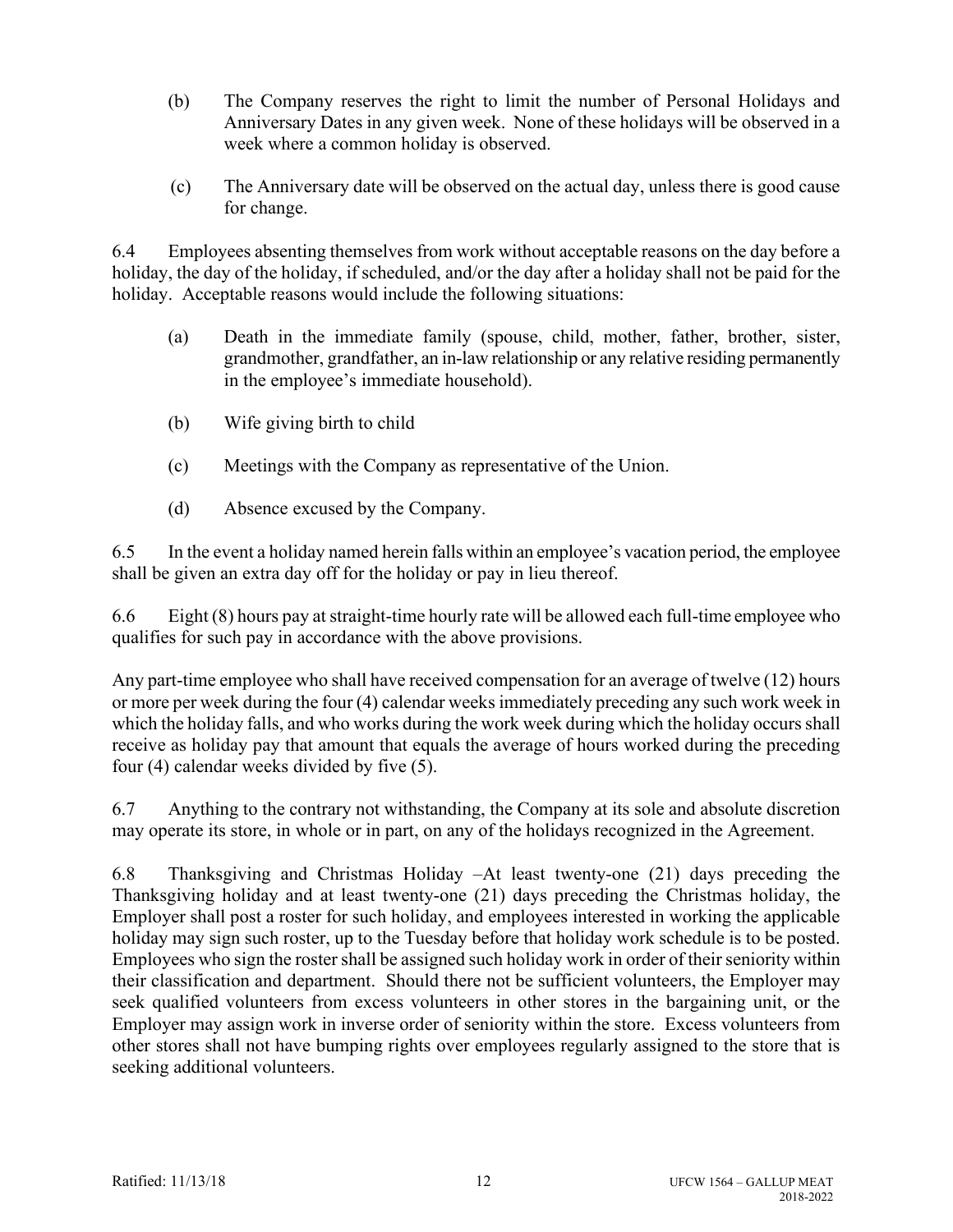### SECTION 7 WAGES

7.1 Appendix "A" contains the Wage Schedule which shall be paid employees covered by this Agreement. Appendix "A" is attached hereto and is hereby made an integral part of this Agreement.

7.2 Employees shall be given previous service credits on the pay schedule thirty (30) days after employment, provided previous service has been within the last ten (10) years and has been comparable work in a retail meat market.

- (a) For credit to be given, the employee must indicate the experience at the time of employment on the application for employment furnished by the Employer, and, if requested to do so, shall provide written verification satisfactory to the Employer. Experience shall be credited retroactive for a maximum of sixty (60) days, upon receipt of such written verification.
- (b) Comparable work experience shall be work of similar duties with a company of comparable or larger size. Work in convenience stores shall not be considered. Selfemployment will not be credited.
- (c) Employees will receive credit for previous experience in full increments set forth in Appendix "A" Wages and partial hours of experience shall not be credited.
- (d) Claims for a rate adjustment based on previous experience, in order to be eligible for retroactive payment, must be filed within forty (40) days from the date of employment. Claims filed after this period to a maximum of sixty (60) daysshall be adjusted but not retroactively. Claims filed after sixty (60) days from date of employment shall be forfeited and waived and failure to provide information on the application blank will also waive any right of the employee to any future claim of experience credit for the experience so omitted.

7.3 Time spent by an employee traveling during his work day between two (2) stores of the Employer at the request of the Employer shall be counted as time worked, and the employees who are authorized to use their own transportation shall receive reimbursement pursuant to IRS guidelines and rates. Employees may decline to use their own personal vehicle without being issued discipline of any kind. Travel time must be preapproved by store management on duty.

7.4 Nothing shall restrict the right of the Company to advance an Apprentice Meat Cutter to Journeyman Meat Cutter in less than two (2) years, if, in the Company's opinion, an Apprentice Meat Cutter is qualified to perform the duties of a Journeyman Meat Cutter.

7.5 Employees enjoying wages in excess of those stipulated herein shall not receive a reduction during the life of this Agreement except in the case of reassignment to another job in accordance with the provisions of this Agreement.

7.6 Part-time employees shall work 1040 hours in order to be eligible for progression increases.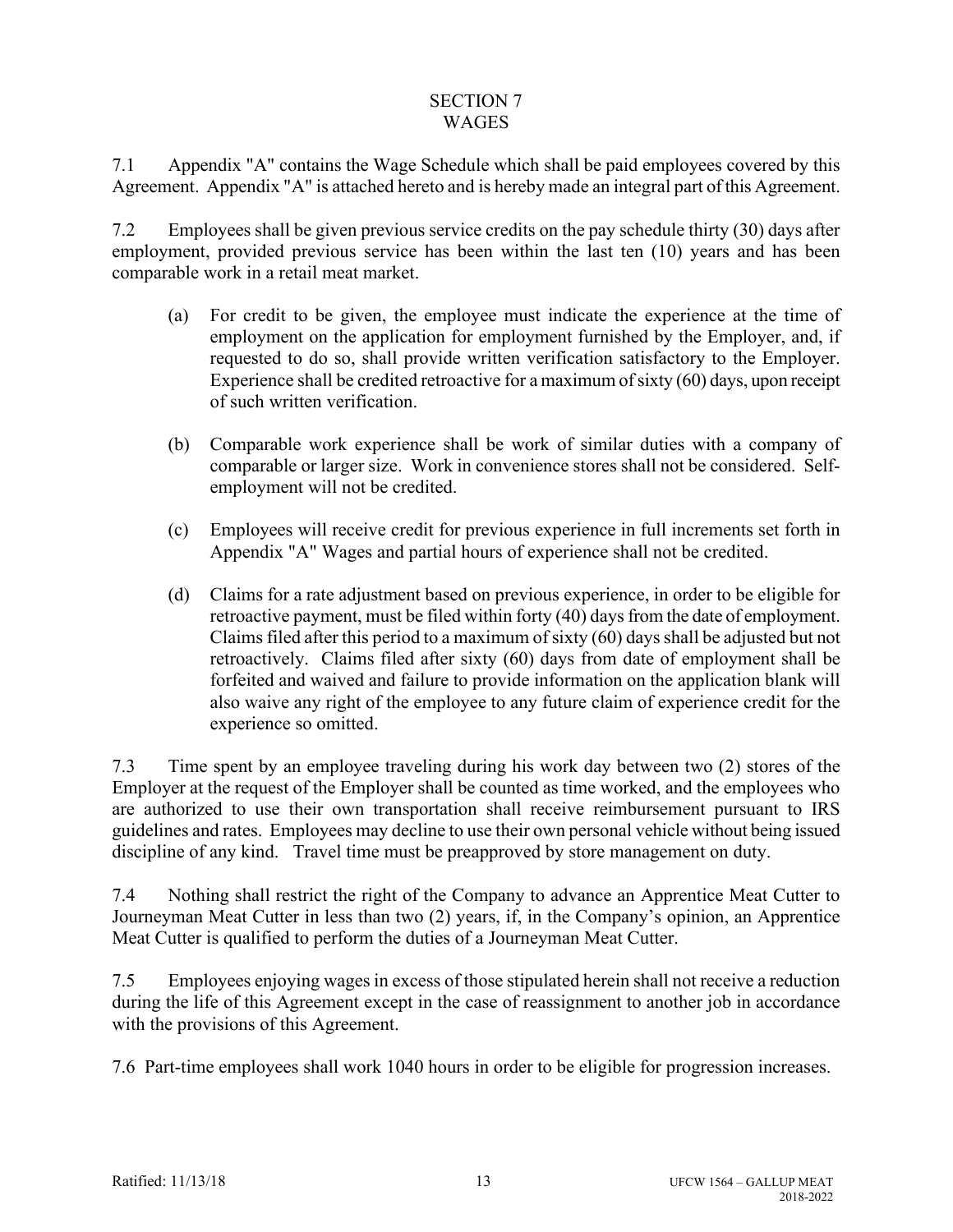### SECTION 8 GRIEVANCE PROCEDURE

8.1 CONTROVERSY, DISPUTE AND ARBITRATION – Any and all matters of controversy, dispute or disagreement of any kind or character whatsoever existing between the employer and the Union or members of the bargaining unit and arising out of or in any way involving the interpretation or application of the terms of this Agreement shall be settled and resolved by the procedures and in the manner hereinafter set forth.

8.2 Grievances shall be filed promptly, but no more than fifteen (15) days beyond the event giving rise to the dispute. Time limits may be extended upon consent in writing of both parties.

8.3 The following procedures shall be followed by the parties hereto:

- (a) STEP 1 For administrative grievances, i.e., those grievances relating to Rates of Pay, Vacation Pay, Holiday Pay, Sunday Premium, Night Premium, etc., the employee, who may be assisted by the Store Steward, should first discuss any dispute with the Store Manager. The parties shall make every reasonable effort to resolve any dispute at this level. Settlements made at this level shall not establish any precedent. The parties agree that they shall not introduce, or attempt to introduce such settlements, or the terms and conditions thereof, into any grievance or arbitration proceeding in any manner whatsoever, and that such settlements shall have no evidentiary value in any such proceeding.
- (b) STEP  $2$  Should a settlement of the dispute not be forthcoming at Step 1, or in those grievances which cannot be handled at Step 1, the Union shall reduce the dispute to written form setting forth the following:
	- 1. The action complained of.
	- 2. The dates, places and persons involved.
	- 3. The Contract Provision allegedly violated.
	- 4. The proposed remedy.

which shall be submitted to the Labor Relations Department within fifteen (15) days of the event giving rise to the dispute. As soon as practical thereafter, but in no event more than thirty (30) days thereafter, a representative of the Labor Relations Department shall meet with representatives of the Union in an effort to resolve the dispute. The Employer will provide its response in writing.

The Employer may file a grievance against the Union by reducing the complaint to writing and filing the formal written grievance with the Union's President. Once the Union President has been contacted, he shall have fourteen (14) working days in which to respond to the Employer, or the grievance shall be considered denied. The Union will provide its response in writing.

Should a settlement of the dispute not be forthcoming at Step 2, the matter may be referred to Arbitration.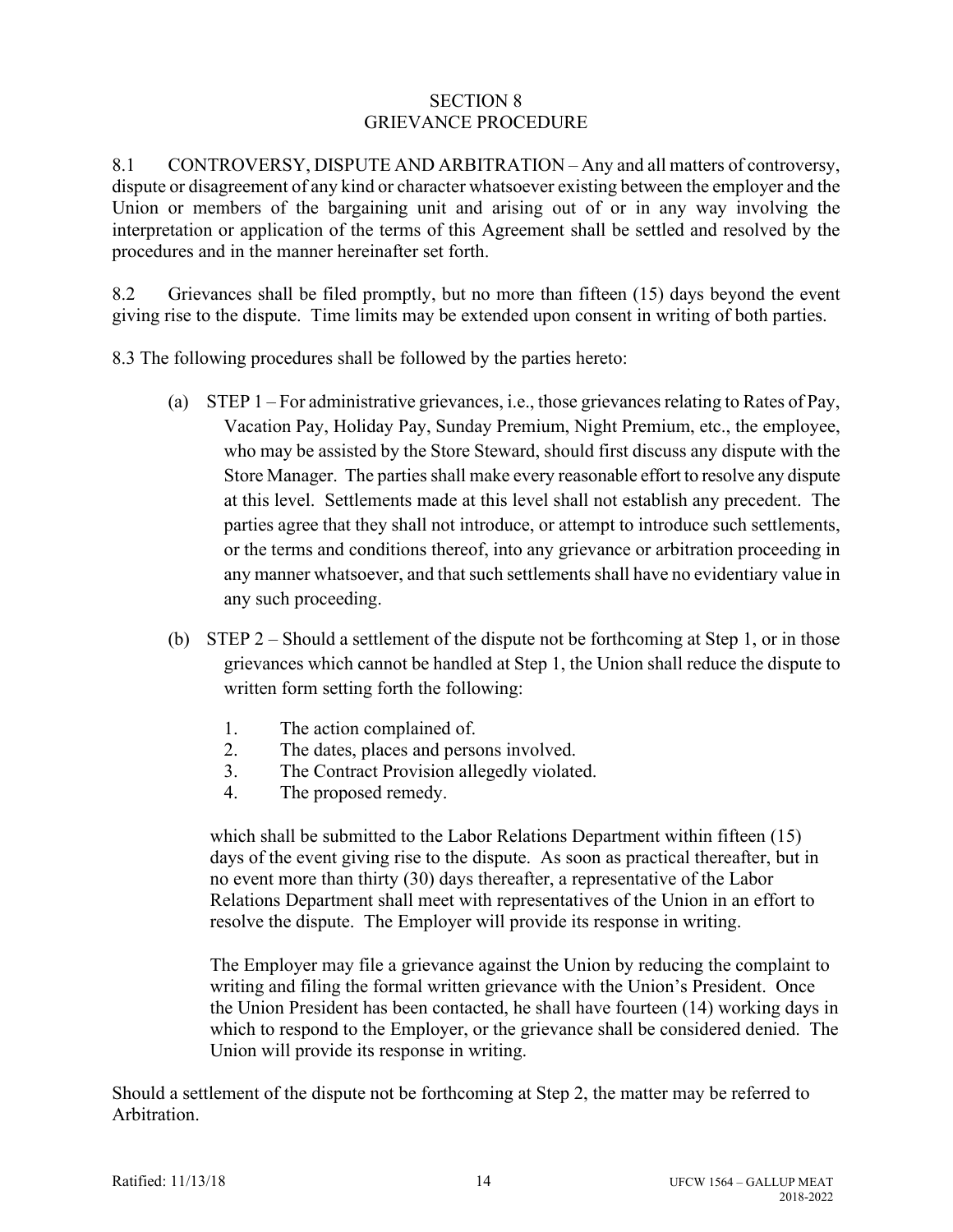8.4 No grievance or arbitration may be considered unless the procedure provided herein has been followed. The Employer and the Union agree that every reasonable effort should be made to resolve any dispute at the earliest level of the grievance procedure. The parties agree that no recriminate action may be taken against any employee who files a grievance, who provides evidence, or who exercises their rights under Section 15. Should either party become aware of any violation of the foregoing, the party shall take immediate and effective steps to remedy such violation.

8.5 ARBITRATION – If the dispute or disagreement is not settled in a manner satisfactory to the Union or to the Employer, either party may request, on behalf of both parties that the Federal Mediation and Conciliation Service (FMCS) provide a panel of seven (7) qualified arbitrators. Each party shall strike a name in alternation with the Employer striking the first name. The remaining name will be empowered to serve as the arbitrator.

8.6 The Arbitrator shall issue his or her decision within thirty (30) days from the date of the hearing or the date of the receipt of post-hearing briefs, whichever is later, unless the thirty (30) day time limit is extended by mutual consent. The decision of the arbitrator shall be final and binding on both parties, however, the arbitrator shall not have the power to add to, subtract from, or in any way modify the terms of this Agreement and shall limit his decision strictly to the interpretation of the language of this Agreement. In the event an arbitrator awards back pay; he shall reduce such award by all earnings including unemployment compensation received by the aggrieved party during the period of the award. The expenses of the arbitrator and meeting room shall be shared equally between the Employer and the Union.

8.7 The Arbitration procedure herein set forth is the sole and exclusive remedy of the parties hereto and the employees covered hereby, for any claimed violations of this Agreement, and for either party during the term of this Agreement and such arbitration procedure shall be (except to enforce, vacate or modify awards) to the extent permitted by law in lieu of any and all other remedies or forums of law, in equity or otherwise which will or may be available to either of the parties.

8.8 The Employer agrees to outline settlement of all grievance settlements and arbitration awards to the Union by providing the Union with copies of the settlement, if any, so the Union may assure prompt and correct settlement.

## SECTION 9 **SENIORITY**

9.1 For the purpose of this Agreement, seniority shall prevail in filling permanent vacancies, transfers, layoffs, and recalls of employees. Probationary employees shall not acquire seniority for the first sixty (60) days; however, if retained beyond said sixty (60) days, the employee's seniority shall be dated to the last date of employment.

The Employer agrees, where possible, to call-in employees by seniority and classification

- (a) There shall be four (4) seniority groups as follows:
	- (1) Head Meat Cutter
	- (2) Journeyman and Apprentice Meat Cutter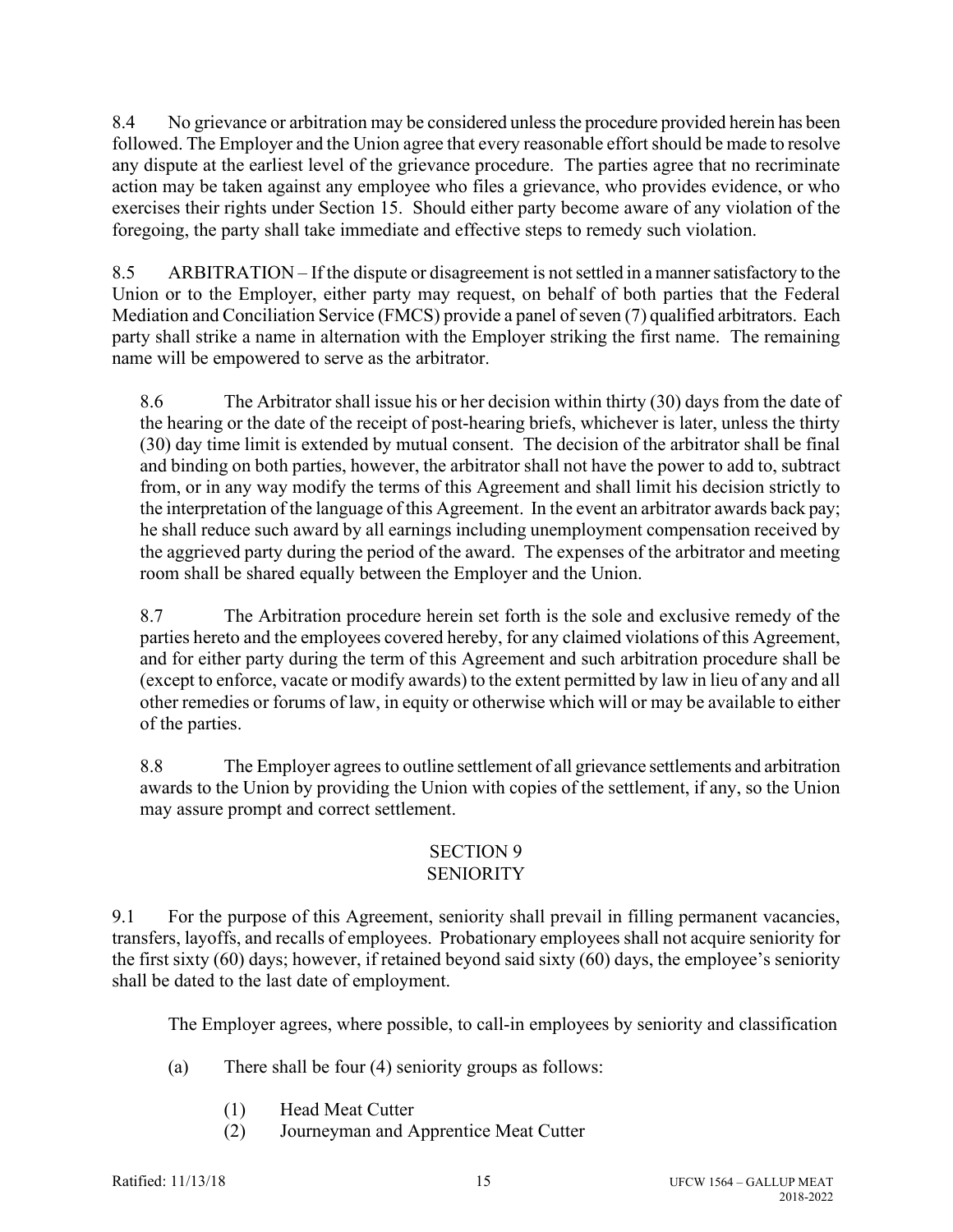- (3) Wrappers and Packers
- (4) Meat Clerks
- (b) There shall be one (1) seniority area, which shall be the same as that as set out in Section 1.1 of this Agreement.

9.2 The Company shall post a seniority list in each market said lists to be revised and reported to the Local Union every six (6) months. In addition, thereto, the Company will cause to be mailed to the Local Union a duplicate copy of seniority listings. When seniority listings are posted and there are no complaints as to their accuracy within fifteen (15) days after they are posted, said lists become official.

9.3 Seniority will be broken if an employee:

- (a) quits;
- (b) is discharged for just cause;
- (c) fails to return to work within seventy-two (72) hours after being recalled by the Company by Certified Mail--Return Receipt Requested to his last known address on Company records;
- (d) has been laid off from the Company for one (1) year.

9.4 All employees, in the event of a layoff, or transfer, shall be laid off or transferred in accordance with their established seniority within their respective seniority group provided the employees retained or transferred have the ability to perform the work. In rehiring, the last person laid off shall be the first person rehired provided they have the ability to perform the work.

9.5 Transfers are permitted between establishments of the Company in this seniority area provided seniority is followed.

9.6 Part-time workers shall have the first choice for full-time work based on their seniority, provided they have the ability to perform the work.

9.7 Seniority status of employees hired on the same day shall be determined by the Company with notice to the Union.

9.8 Transfer of Head Meat Cutters and employees receiving promotions shall not be subject to the Seniority clause. When offered a transfer, a Head Meat Cuttershall have the option of accepting the transfer or being reduced to Journeyman Meat Cutter classification.

9.9 Head Meat Cutters and Assistant Head Meatcutters shall be allowed to voluntarily return to the Journeyman Meat Cutter classification without loss of seniority upon giving thirty (30) days' written notice to the Company.

9.10 A permanent vacancy shall be filled in accordance with the following procedure: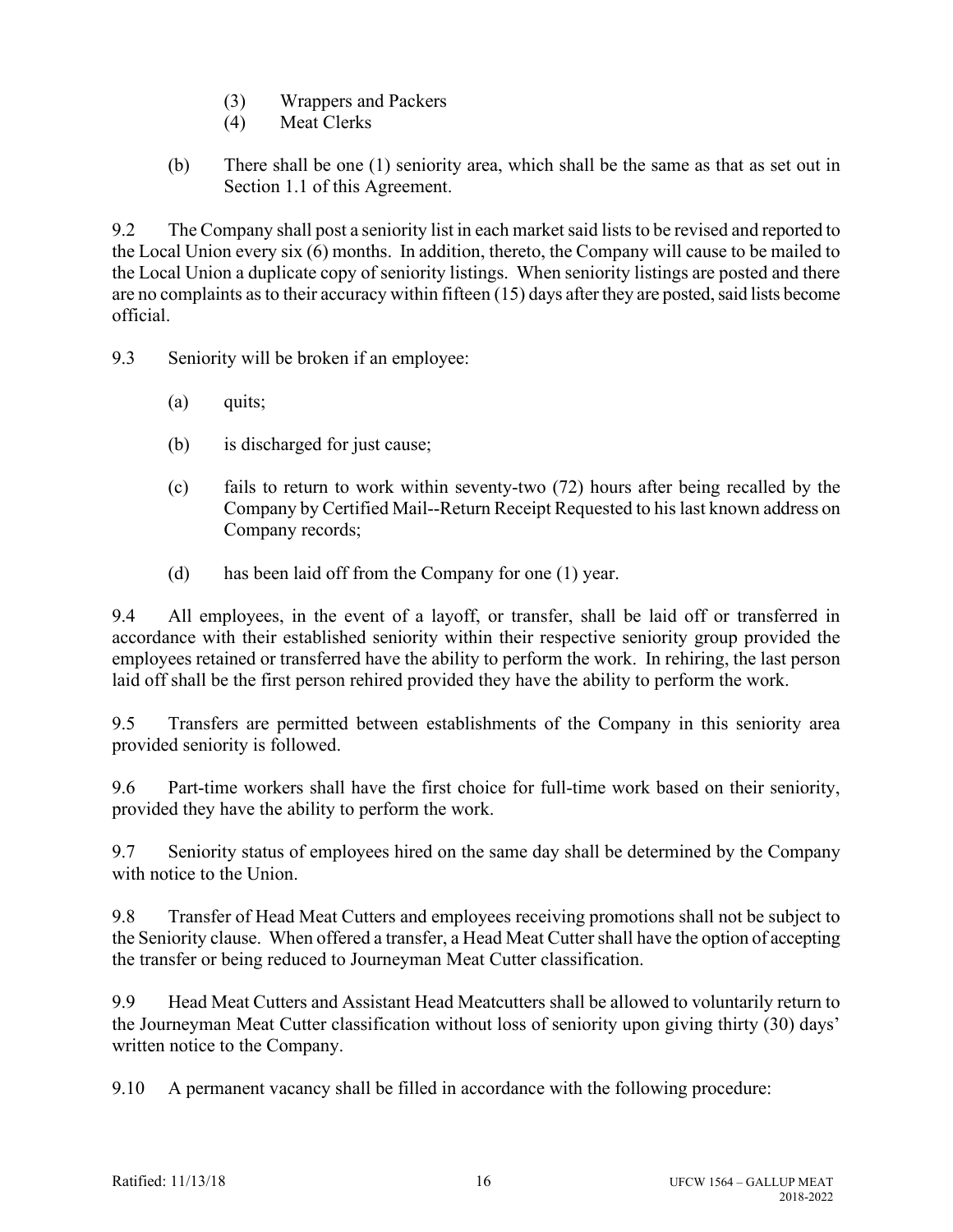- (a) Journeyman Meat Cutter and Wrapper vacancies shall be filled by seniority from among those employees who have requested consideration and who have the ability to perform the job. The Company shall have the right to fill temporary vacancies without regard to seniority.
- (b) Employees desiring to bid on permanent job openings shall submit their request in writing to the Personnel Department and District Manager specifying the store location desired.
- (c) Apprentice Meat Cutters and Head Meat Cutters shall not be allowed to bid their assignments.
- (d) For the purpose of this Section, the Company shall determine ability subject to the No Discrimination clause of this Agreement.

9.11 All Apprentice Meat Cutter openings shall first be offered to those employees in the Wrapper classification. When a Wrapper is assigned to the Journeyman or Apprentice Meat Cutter classification, the Wrapper will retain seniority in the Wrapper classification for a period of one (1) year.

After one (1) year if the former Wrapper continues to be assigned to the Apprentice or Journeyman Meat Cutter classification, his or her seniority date will be the date assigned as an Apprentice or Journeyman Meat Cutter. If the former Wrapper is to be laid-off, the former Wrapper may elect to be reassigned to the Wrapper classification rather than accept the layoff. If the former Wrapper elects this option, his or her seniority date shall be the date originally assigned as a Wrapper. If the former Wrapper has returned to the Wrapper classification and is recalled to the Journeyman or Apprentice Meat Cutter classification, the Wrapper may accept the recall or remain in the Wrapper classification without further recall rights.

9.12 A Head Meat Cutter who returns to the Journeyman Meat Cutter classification shall carry his/her original seniority date into that classification.

# SECTION 10 LEAVE OF ABSENCE

10.1 A personal leave of absence may be granted by the Company for a period not to exceed three (3) consecutive weeks without pay to an employee with six (6) months or more of continuous service.

10.2 An employee on sick leave of absence for more than one (1) year may be considered separated from the Company and considered to be terminated from the Company except in case where such sickness absence is a result of an occupational injury or illness, in which case such leave shall not exceed twenty-four (24) months.

10.3 Seniority employees shall be granted a leave of absence for the following reasons:

- (a) Sickness
- (b) Military draft or military reserve duty
- (c) Union or Company business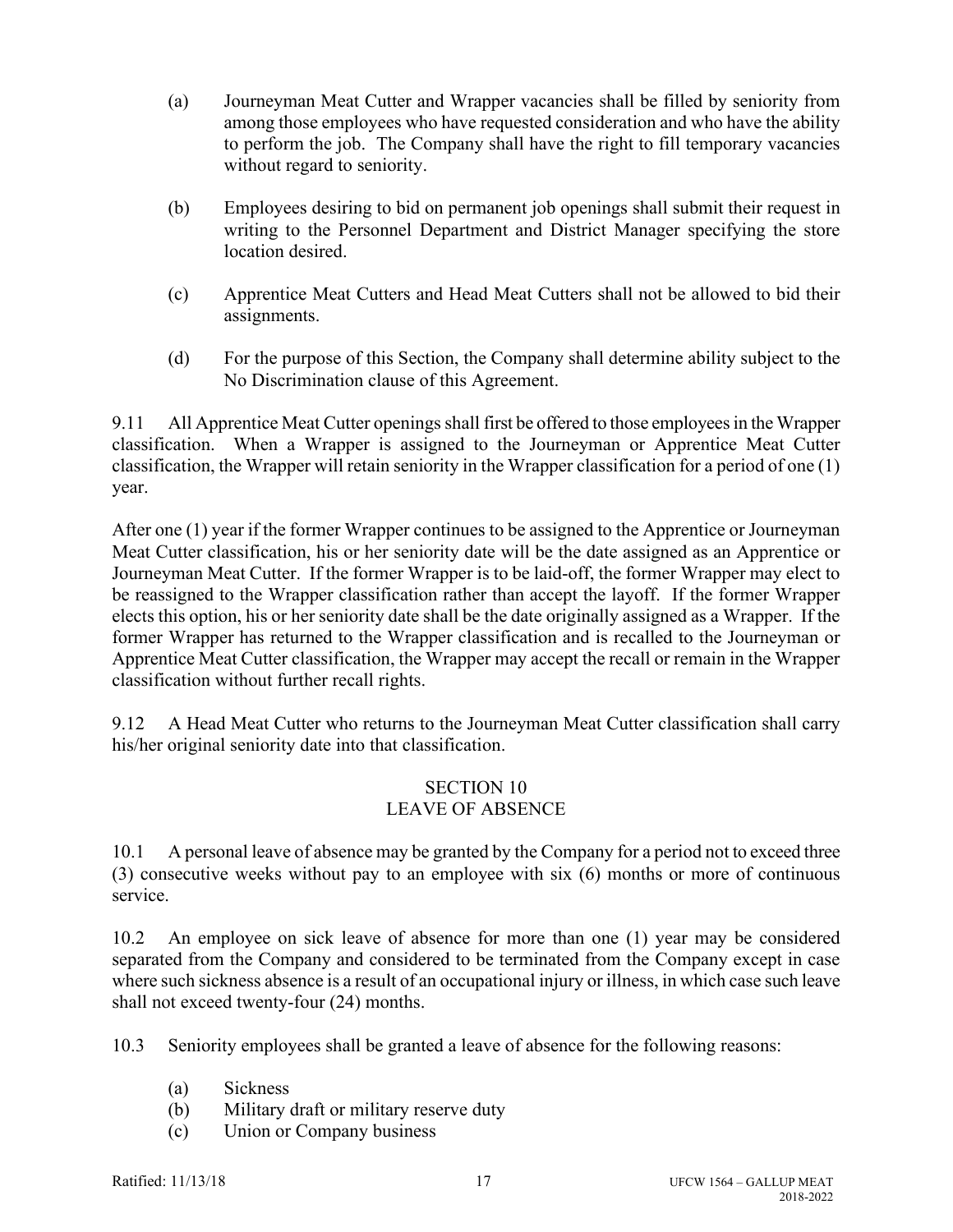10.4 Seniority rights shall not be broken when an employee is on a leave of absence. However, if any employee, while on a leave of absence, accepts any other job or goes into business for himself, he automatically terminates his employment and loses all rights with the Company.

10.5 The Employer agrees to comply with the terms of the Uniformed Services Employment and Re-employment Rights Act (USERRA), with reference to all provisions, providing for reemployment of persons entering Military Service. A military leave of absence will be granted to an employee while on military reserve duty ordered by the President, or Governor, for annual encampment, cruise, or for National, State or Local emergencies.

10.6 The Company agrees that members of the Union shall be given time off without pay in order to take care of Local Union business activities such as, conventions, negotiations and in the settlement of grievances beyond the 3rd Step of the Grievance Procedure. The Company will not unreasonably deny requests for time off for this purpose.

10.7 The Union shall be notified by the Company in writing when an employee is granted a leave of absence, indicating the date the leave of absence becomes effective and the date it ends as well as the reason for such leave of absence.

10.8 Employees on leave of absence shall not accumulate benefits except seniority as provided above, during such leave.

#### SECTION 11 VACATIONS

# 11.1 Full-time employees who have been on the payroll of the Company for more than:

- (a) one (1) year shall be entitled to one (1) week of vacation with full pay (40 hours);
- (b) three (3) years shall be entitled to two (2) weeks of vacation with full pay (80 hours);
- (c) eight (8) years shall be entitled to three (3) weeks of vacation with full pay (120 hours);
- (d) fifteen (15) years shall be entitled to four (4) weeks of vacation with full pay (160) hours);
- (e) twenty (20) years shall be entitled to five (5) weeks of vacation with full pay (200 hours).

Part-time employees working less than the basic workweek, shall be given a prorated vacation based on average hours worked per week during the vacation year. Hours paid for vacations and holidays will be included in the computation of vacation amounts.

Employees hired on or after October 30, 2005 must work 1040 hours to earn a paid vacation.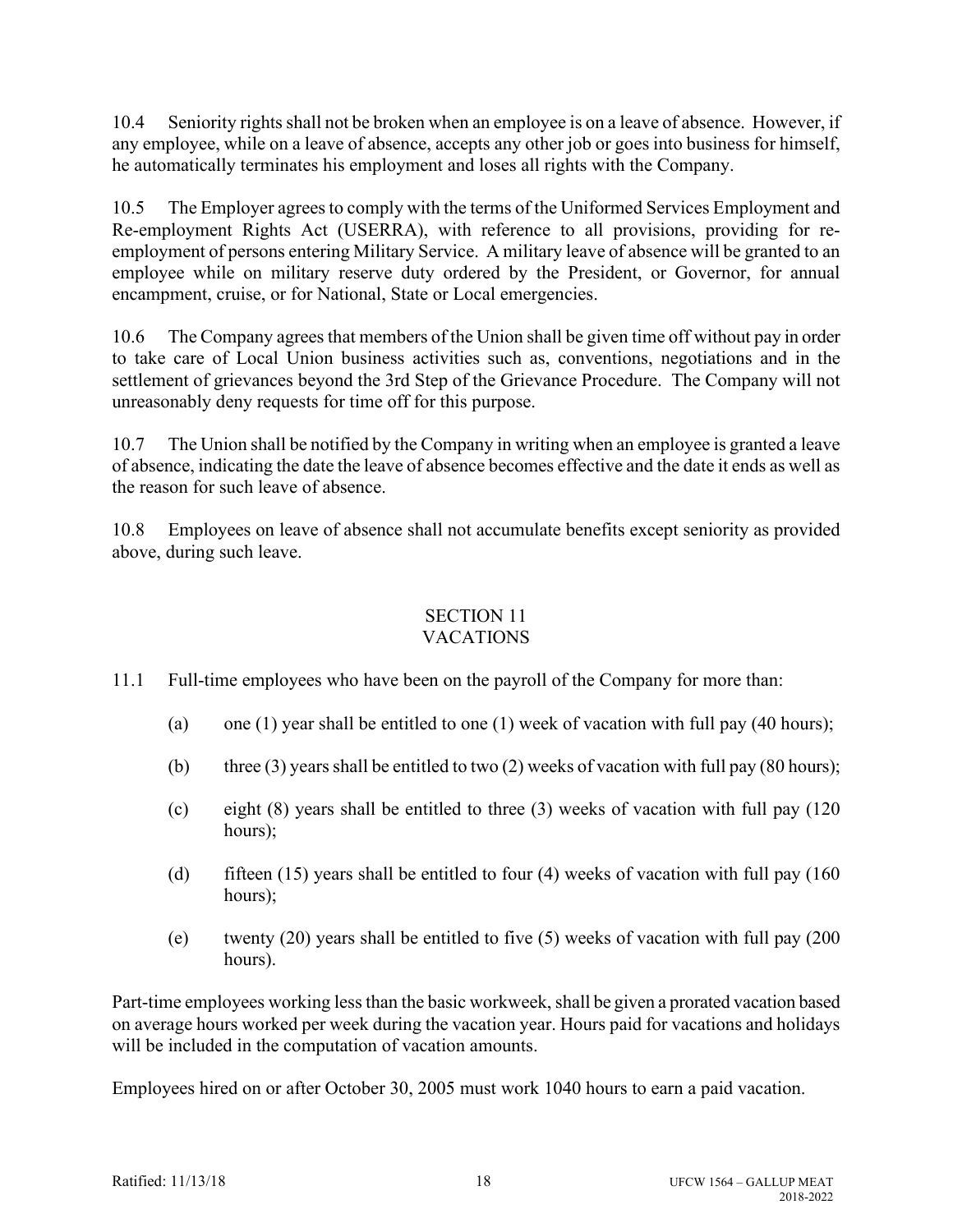Employees hired on or after October 30, 2005 shall receive one (1) week paid vacation after one (1) year of continuous service, two (2) weeks paid vacation after four (4) years of continuous service, three (3) weeks of vacation after eight (8) years of continuous service, and four (4) weeks of vacation after fifteen (15) years of continuous service..

11.2 SELECTION OF VACATION – The selection of vacations shall be by seniority on a store basis, based upon the following:

- (a) On a vacation schedule posted by the Employer no later than December 31st of each year, employees shall be allowed to select their vacation for the calendar year up to March 31. When two  $(2)$  or more employees select the same week(s), employees having the most seniority shall be granted first choice.
- (b) The Employer will make every reasonable effort to maximize the number of employees permitted to select vacations during the period of March 15 to September 15.
- (c) Employees who do not make a selection by March 31, will be allowed to select unscheduled available weeks, subject to four (4) weeks notice, but in no event shall they be allowed to displace any persons who have selected their vacations by March 31. However, all employees must make vacation selections no later than September 15.
- (d) After March 31, the vacation schedule may only be changed by mutual agreement between the store manager and the employee.
- (e) Notwithstanding any of the above, the Employer retains the right to determine the number of employees that will be allowed to be off on vacation during any given week(s) depending on the individual store needs and legitimate business circumstances, except however, no less than one (1) employee shall be allowed vacation time off during any week of the calendar year.

11.3 Any employee who has earned his vacation before he has been given an opportunity to take said vacation and leaves the employ of the Company for any reason shall be paid his vacation pay together with any other wages due upon leaving, unless said employee has been terminated for dishonesty.

11.4 Employees shall not be given pay in lieu of a vacation unless mutually agreed between the Union, the Employee and the Company. Where employees are paid vacation pay on their anniversary date, they shall take unpaid vacation scheduled in accordance with the provisions of Section 6.

11.5 In case the Company closes a meat department or store and cannot place employees who are displaced either full-time or part-time, the Company agrees to pay such employees who have one (1) year or more service with the Company a pro rata vacation based on one-twelfth (1/12) or major fraction thereof of the vacation he would have earned for each month worked in that anniversary year prior to the closing. This pro rata vacation is to be paid only for vacation earned but not taken.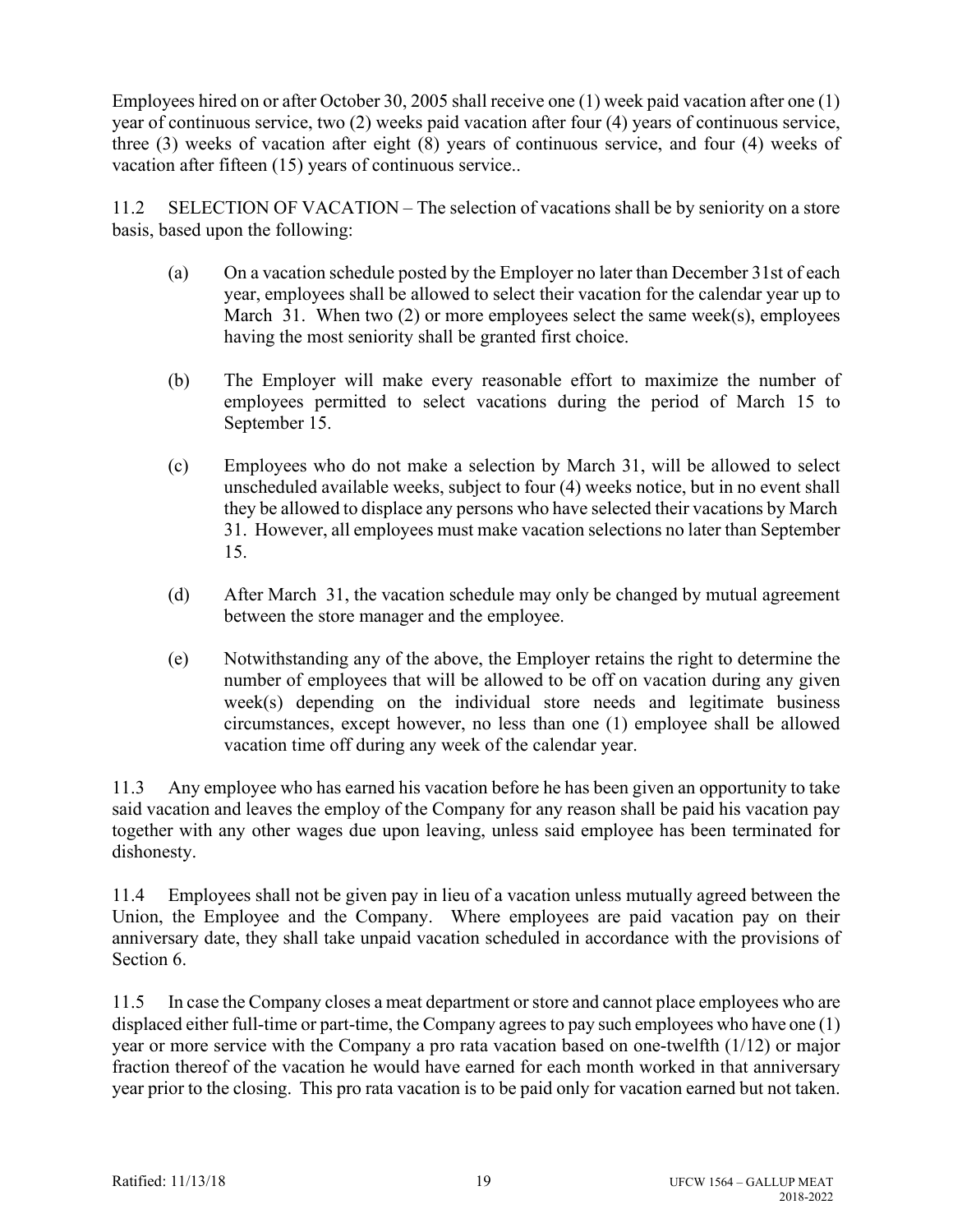11.6 All employees with three (3) years or more of service with the Company shall have January 1st of each year as their anniversary date for the purpose of this Section. However, no employee shall be allowed more than one vacation during the calendar year.

11.7 Employees "on the payroll" or providing "service on the payroll" shall be those employees who have worked continuously for their Employer for the required number of years as specified in 1 through 5 of this Section. Such continuous work shall include paid vacation time.

#### SECTION 12 JURY DUTY

The Company agrees to pay the difference between any Government allowance and a full day's pay at straight time hourly classification rates for each day non-probationary employee is required to serve and does serve on any jury, provided the employee is scheduled to work on the day or days actually served on the jury.

## SECTION 13 FUNERAL LEAVE

In the event of a death in the employee's immediate family (spouse, child, mother, father, brother, sister, grandmother, grandfather, an in-law relationship or any relative residing permanently in the employee's immediate household), the employee shall be entitled to be absent from work for such time as is necessary to make arrangements for and attend the funeral and return if required and will be allowed up to a maximum of three (3) days of funeral leave pay.

During such absence, any non-probationary employee shall be compensated at his straight time hourly classification rate for such regular working time lost. Such absentee compensation shall not include pay for lost overtime, vacation time, or premium pay; it shall include holiday pay.

It is understood that an employee, with at least one year of service, will be allowed one (1) day off to attend the funeral of other close relatives down to and including first cousins, such time to be considered as actual time worked and paid for as such, provided the employee is scheduled to work on the day of the funeral.

## SECTION 14 GENERAL PROVISIONS

14.1 INVENTORY – The Company agrees that all inventory of merchandise shall be taken during working hours.

14.2 POLYGRAPH TESTS – No employee shall, as a condition of employment, be required to submit to a Polygraph Test without approval of the Union and the employee involved.

14.3 FINANCIAL DEDUCTIONS – No employee shall be required as a condition of employment to have deducted from his pay or to make any financial donation or contribution except for any cause specifically provided for in this Agreement or required by State or Federal statutes.

14.4 LAUNDRY – The Company agrees to furnish and supply laundered aprons and uniforms without cost to the employee.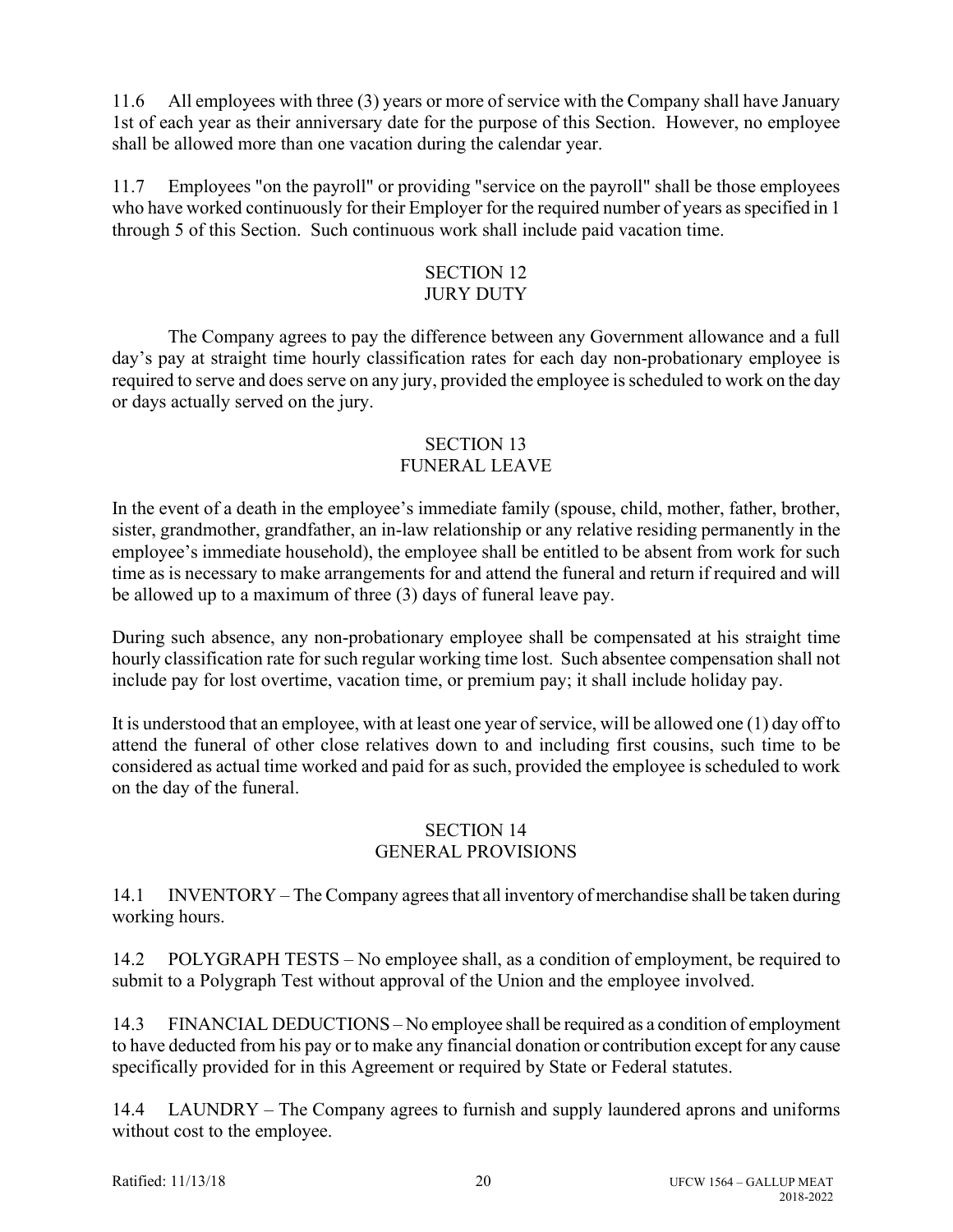14.5 WORKING OFF THE CLOCK – The Employer and the Union agree that working while not "clocked in" shall be a violation of this Agreement. If any employee is shown to be working off-theclock, on the first offense, such employee shall be warned in writing of the offense, on the second offense such employee shall be suspended for three (3) workdays without pay. On the third offense, such employee shall be discharged.

#### SECTION 15 UNION AFFAIRS

## 15.1 UNION MARKET CARDS – In all markets covered by this Agreement, the official Union Market Card shall be displayed where visible to all customers provided there are no violations of this Agreement. Such cards shall remain the property of the Union and shall be surrendered upon written demand at any time, only if the Employer has refused to comply with the final decision of an Arbitrator reached in accordance with the provisions of this Agreement.

15.2 UNION NOTIFICATION – The Company agrees to notify the Union promptly in writing of all permanent changes made in job rates, market transfers, layoffs, discharges, recalls and new employees being hired.

15.3 BULLETIN BOARD – The Company will provide a Bulletin Board or other suitable arrangements within the establishment where the Union may post notices of Union recreational affairs, social affairs and notices of election and deaths, appointments and results of Union elections pertaining to the establishment and notices of Union meetings, and copy of this Agreement.

15.4 UNION REPRESENTATIVES – (a) Authorized representatives of the Union shall be permitted to visit the store regarding Union matters during working hours. After notifying the manager or person in charge of the store, such representative may visit employees covered by the terms of this Agreement. Such visit shall not unreasonably interfere with the conduct of the Employer's business. Time taken for such interviews in excess of ten (10) minutes for each employee shall not be on Company time, unless approved by the Store Manager.

(b) Any employee covered by the terms of this Agreement may request a Union Business Representative be present during any interrogation by management, which the employee believes could result in the employees discharge or suspension. Upon such request, the Employer agrees to immediately cease any further questioning. The Union agrees to make a representative available within a reasonable time during the same day that the request is made.

15.5 SHOP STEWARD – The Union shall have the right to designate Stewards to assist the Union in enforcing this Agreement. Stewards shall be authorized to investigate grievances and to resolve grievances with the Store Manager. Stewards shall not be considered a "representative of the Union" for the purposes of Union representation during the conducting of investigatory interviews based upon NLRB v. Weingarten (1975) issues.

Such Stewards shall be allowed to verify an employee's recorded time worked and to view the Employer's time and attendance records as maintained at store level at reasonable intervals; however, such information shall not include confidential earnings information for non-bargaining unit management employees set forth in the Employer's Facility Register.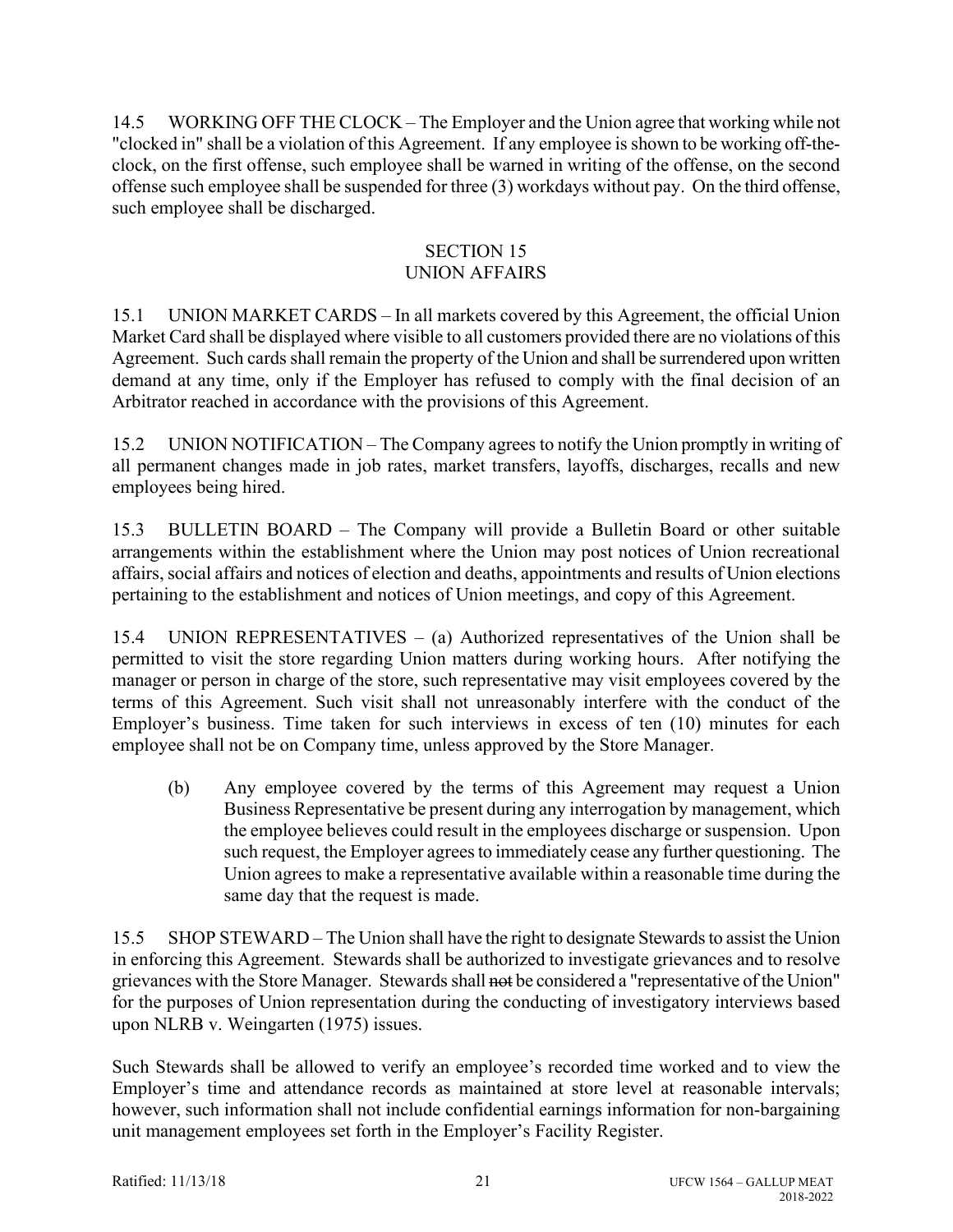The Employer agrees not to discriminate against store stewards for engaging in lawful union activity.

15.6 UNION LEAVE – In response to a written request from the Union, the Employer agrees to grant a leave of absence for Union business (organizing or similar activities) for up to one (1) year during the term of this Agreement to up to one (1) employee from the bargaining unit.

15.7 UNION BUTTONS. The Union member shall have the right to wear their Union Buttons according to current National Labor Relations Board rules.

## SECTION 16 SEPARABILITY

In the event that any portion of this Agreement is invalidated by the passage of legislation or a decision of a court of competent jurisdiction, such invalidation shall apply only to those portions thus invalidated, and all remaining portions of this Agreement not invalidated shall remain in full force and effect. In the event any provision or provisions are declared to be in conflict with a law, both parties shall meet immediately for the purpose of renegotiating an Agreement on provisions so invalidated.

This Agreement is the entire Agreement between the parties. Except for those agreements specifically renegotiated within sixty (60) days from the date of the signing of this Agreement and attached to this Agreement, this Agreement supersedes any prior agreements of any type whatsoever.

## SECTION 17 MANAGEMENT RIGHTS

All rights and powers not expressly restricted or limited by the terms of this Agreement shall remain in and may be exercised at the discretion of the Company.

## SECTION 18 STRIKE OR LOCKOUT

18.1 It shall not be a violation of this Agreement nor grounds for discipline or discharge for persons covered hereunder to refuse to cross another Union's picket line. The Local, its agents or representatives shall not interfere in any way with the independent judgement of persons covered hereunder in this regard. Notwithstanding the foregoing, no employee shall refuse to cross another Union's picket line until the Employer has received seventy-two (72) hours notice thereof.

18.2 The Local and the employees agree that during the life of this Agreement (excepting the Local when any other contract it may have with the Company in its store or stores has expired), or any extension thereof, there will be no strike, stoppage of work, harassment, slow-down, picketing, boycotting, handbilling of the Company's premises or other forms of economic action.

18.3 The Company agrees that it will not, during the term of this Agreement or any extension thereof, engage in a lockout.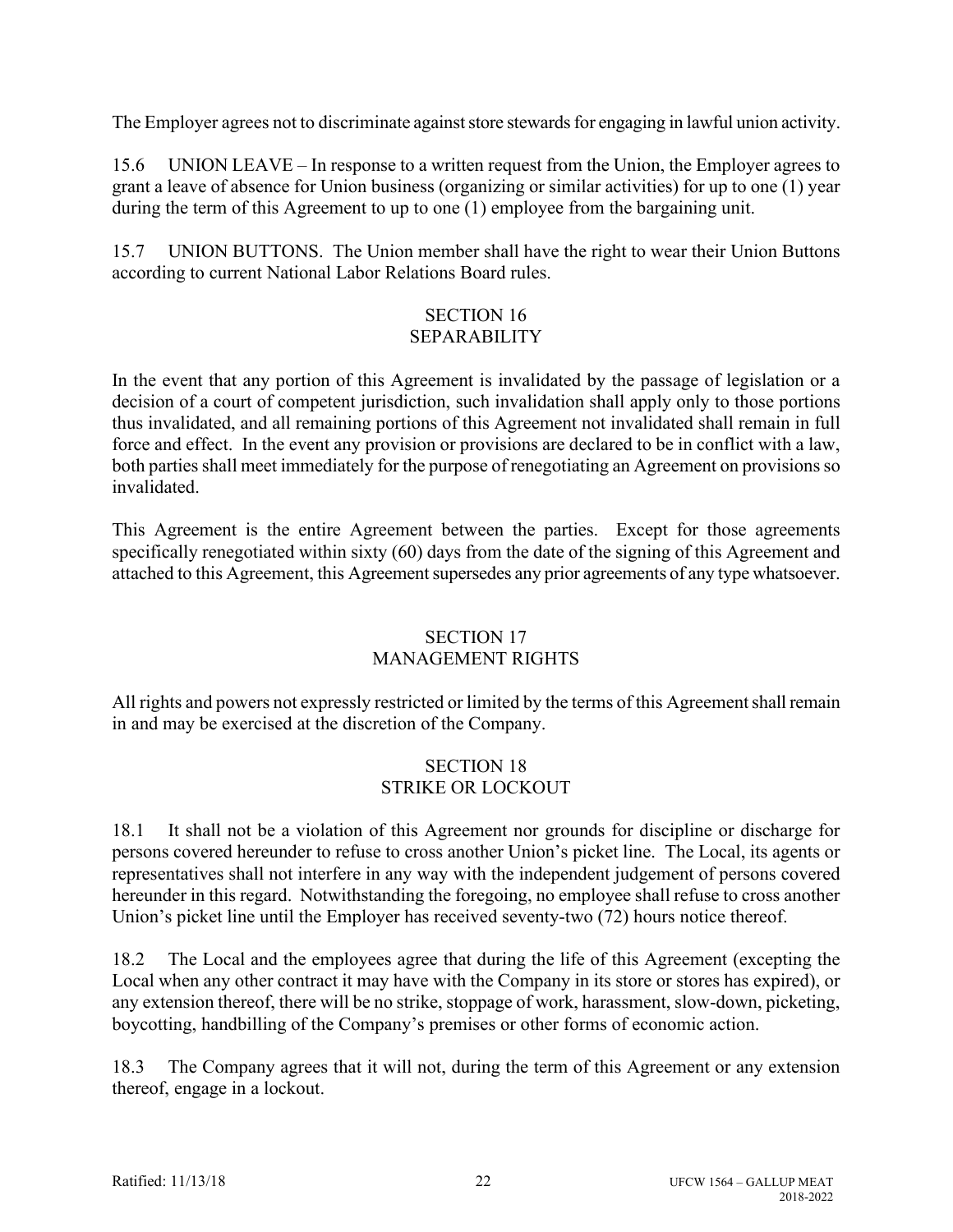### SECTION 19 HEALTH AND WELFARE

Effective June 30, 2015, employees shall cease to participate in the New Mexico UFCW Unions Employers Health and Welfare Trust Fund ("New Mexico Health Fund"). Effective July 1, 2015, the New Mexico Health Fund shall be merged with, and employees of the bargaining units and their eligible dependents shall participate in, the United Food and Commercial Workers and Employers Arizona Health and Welfare Trust ("Arizona Health Fund"' on the same basis in terms of the Plan rules and regulations, eligibility for benefits, benefit designs and employee-co-premiums as employees covered under the Safeway collective bargaining agreement with UFCW Local 99.

Trustees of the Arizona Health Fund shall establish separate accounting for the New Mexico group with understanding that contributions from the New Mexico employers shall not be used to provide, or subsidize benefits for the Arizona group and that contributions Arizona Employers shall not be used to provide, or subsidize benefits for the New Mexico Group, Administrative expenses shall be prorated between the groups determined by the Trustees of the Fund.

Effective January 1, 2015 the New Plan A benefits Shall be modified to same benefit provisions as Arizona Plan A, the New Mexico B benefits shall be modified to the same benefit provisions as Arizona Plan B and the New Mexico Plan C benefits be modified to the same benenfit provisions as Arizona Plan B1, except the co-insurance rates for participants who will be covered under Arizona plan A or B, shall continue to be equal to those co-insurance rates applied to those participants under the New Mexico Health Fund until otherwise modified by the Trustees of Arizona Health Fund. In addition, the short-term disability benefit for the New Mexico group shall be the same provided under the New Mexico Health Fund. Additionally, effective January 1,2015, the administration of the New Mexico Health Fund shall be switched to the same administrator handling the Arizona Health Fund.

It is further understood that as a condition of receiving the contributions provided below, Trustees of the Arizona Health Plan will establish Plan(s) of benefits, which can be supported by the contributions provided herein and such Trustees have the authority to modify such benefits as they deem necessary to maintain the Plan in a fully reserved status.

Employers Contributions. Employer shall continue to contribute to the New Mexico Fund the amounts described below each month by the twentieth  $(20<sup>th</sup>)$  day of the month for each of its eligible employees covered under Plan A, Plan B and Plan C but on the same eligibility basis as is required under Safeway collective bargaining agreement with UFCW Local 99, except that such contributions shall continue to be made on a Per Eligible Per Month basis. The Employer will make contributions on all eligible employees, in all plans, regardless of opt out status. Upon merger, in the event Safeway increases, or decreases, its employer contribution rate into the Arizona fund, them the employer contribution rates required under this agreement shall be increased, or decreased, by the same percentage and at the same time as Safeway's contributions into the Arizona Health Fund are increased or decreased. Employee Contributions to be paid shall be the same as the Arizona [Safeway] group.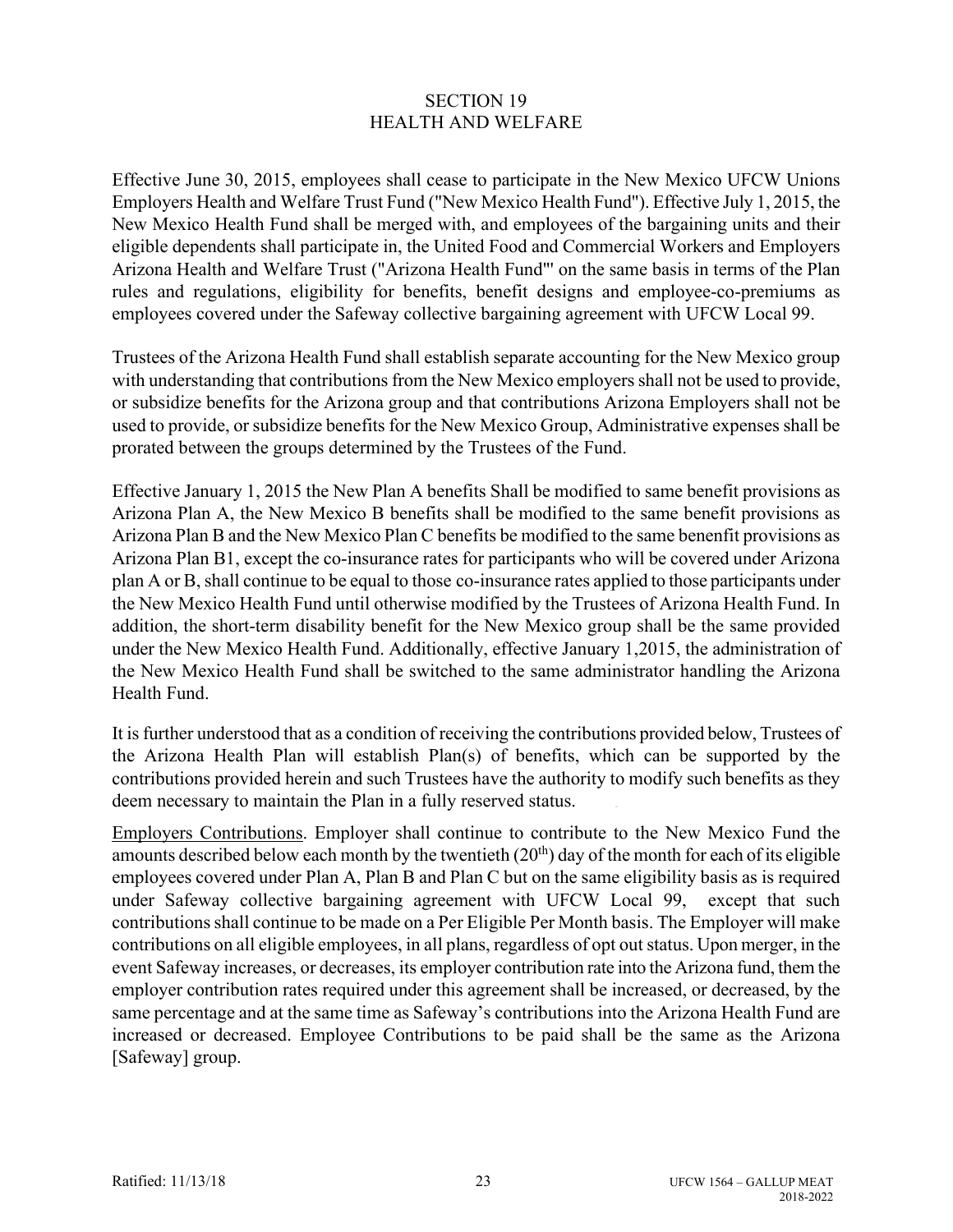In addition, as of January 1, 2015, all employees, regardless of hire date, will be required to contribute five dollars (\$5.00) per week for employee only coverage, ten dollars (\$10.00) per week for employee + dependent children, and fifteen dollars (\$15.00) per week for employee + spouse + dependent children.

Eligible Employees. Eligibility for coverage shall be defined in the Safeway collective bargaining agreement with the UFCW Local 99 and by the Arizona Health Fund.

If legislation is enacted which affects Health and Welfare or related benefits, or costs of providing them, this Contract may be opened by either party upon thirty (30) days written notice to the other party for the purpose of negotiating the Section so affected only.

### SECTION 20 **PENSION**

20.1 Effective the first of the month following the signing of this Agreement, the Company shall contribute the sum of one hundred forty nine dollars and no cents (\$149.00) per month per eligible employee first participating in the Plan on or after September 1, 2005, and one hundred fifty nine dollars and no cents (\$159.00) per month per eligible employee first participating in the Plan prior to September 1, 2005, to the United Food and Commercial Worker's International Union Pension Plan by the twentieth (20th) of the month for each of its employees who on the first of each month has been employed for three (3) calendar months or more and has averaged twenty-four (24) hours or more per week for at least four (4) consecutive weeks. Such contribution shall not be made on any month in which an employee fails to average twenty-four (24) hours or more per week for at least four (4) consecutive weeks.

20.1a Effective with hours worked in July 2020 contribution rates shall increase by \$5 per month to the sum of one hundred fifty-four dollars and no cents (\$154.00) per month per eligible employee first participating in the Plan on or after September 1, 2005, and one hundred sixty-four dollars and no cents (\$164.00) per month per eligible employee first participating in the Plan prior to September 1, 2005.

20.2 Contributions to the Pension Fund shall be discontinued as of the first of the month immediately following a layoff or leave of absence of thirty (30) calendar days or more. Contributions to the Pension Fund discontinued shall be resumed as of the first of the month following return from layoff or leave of absence.

20.3 Contributions to the Pension Fund shall be continued under the following conditions:

- (a) In case of non-work accident, one (1) month's contribution following the month in which the employee incurred the accident.
- (b) In cases of illness, two (2) month's contribution following the month in which the illness occurs.
- (c) In case of compensable injury, three (3) month's contribution following the month the injury occurs.
- (d) The Company agrees to pay the contribution to the Pension Fund for eligible employees for one (1) month following termination of employment.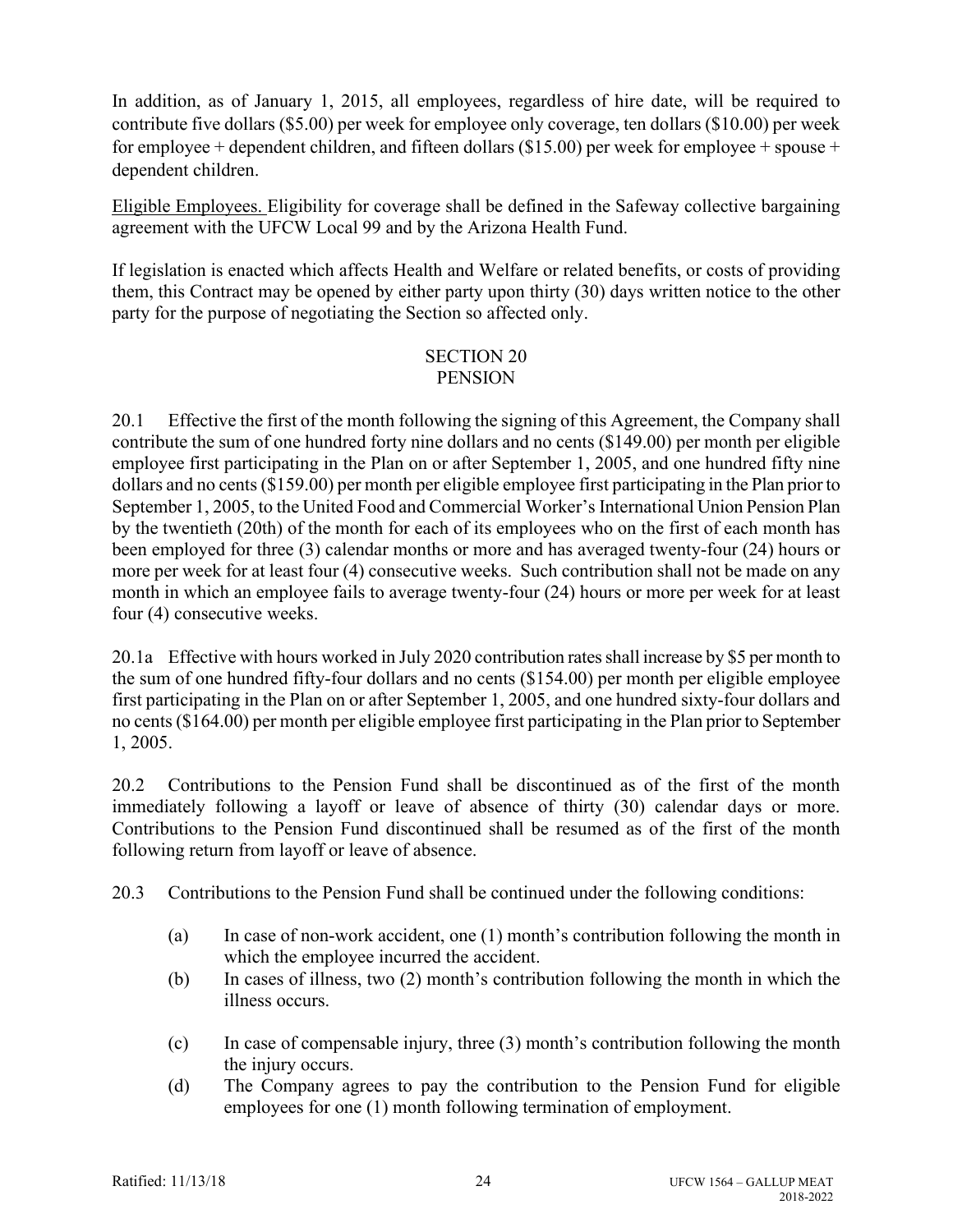20.4 Parties to this Agreement do hereby ratify and re-affirm all acts by the Trustees done pursuant to the Agreements and Declarations of Trust, as amended.

20.5 The Company shall begin Pension contributions on new employees on the first day of the month immediately following completion of the employee's probationary period.

20.6 The term "eligible employee" shall mean an employee who has worked an average of twentyfour (24) hours for a period of four (4) consecutive calendar weeks (96 hours).

## SECTION 21 NO DISCRIMINATION

The Company and the Union agree that neither party will unlawfully discriminate against any employee because of race, religion, national origin, disability, sex, age or lawful Union activity.

## SECTION 22 TERM OF THIS AGREEMENT

This Agreement shall be in effect from November 3, 2018 through and including November 4, 2022 and from year to year thereafter, subject to amendment, alteration or termination by either party upon sixty (60) days written notice given prior to any anniversary date of the Contract beginning with the last date mentioned above.

Signed this \_\_\_\_\_\_\_\_ day of \_\_\_\_\_\_\_\_\_, 2020.

FOR THE EMPLOYER: FOR THE UNION: Safeway, Inc. UFCW Local 1564

By: \_\_\_\_\_\_\_\_\_\_\_\_\_\_\_\_\_\_\_\_\_\_\_\_\_\_ By:\_\_\_\_\_\_\_\_\_\_\_\_\_\_\_\_\_\_\_\_\_\_\_\_\_\_

Danny Ma Greg Frazier VP, Labor Relations President SW Division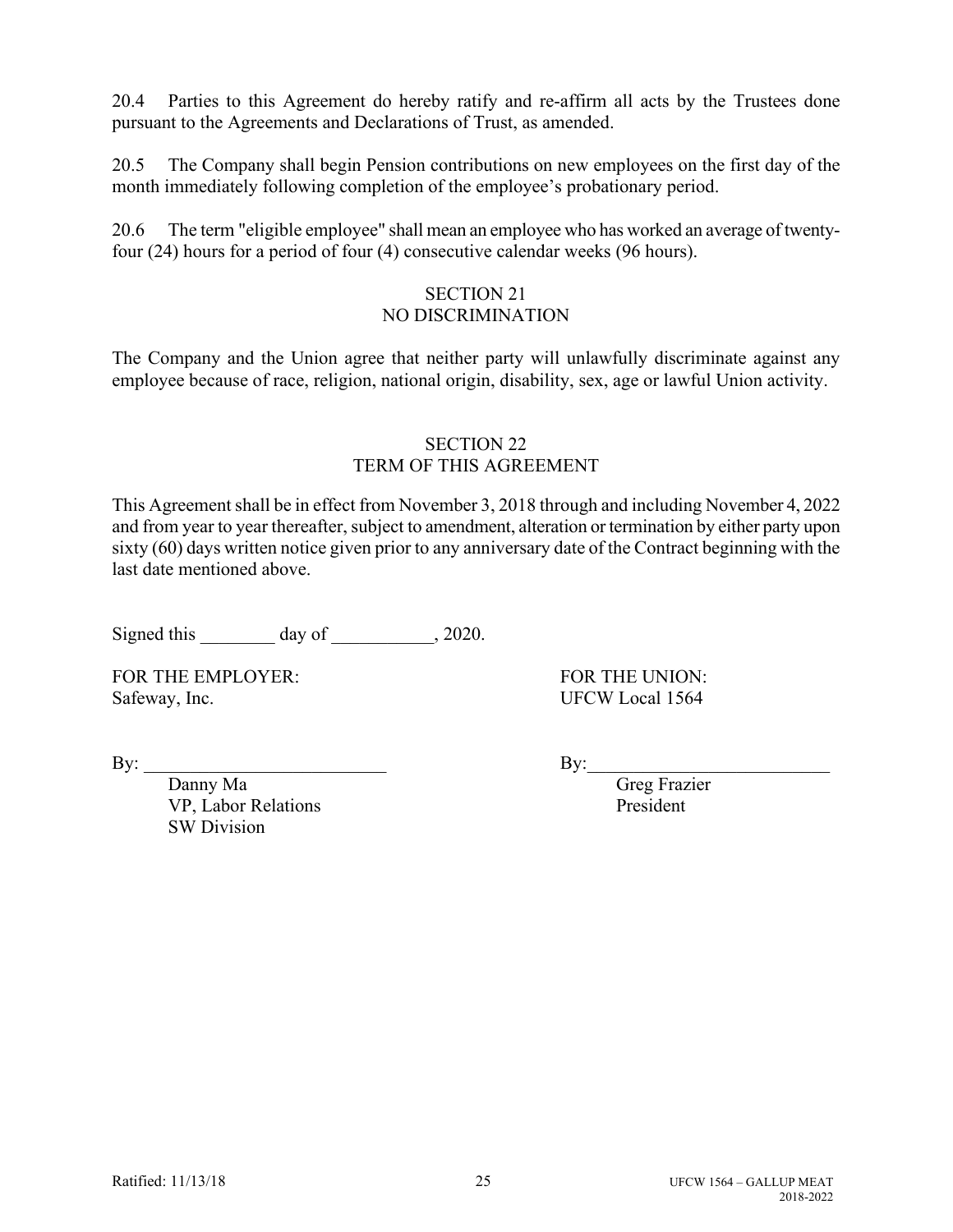#### **APPENDIX 'A' WAGE SCHEDULE – GALLUP (1743) MEAT**

|                                                     | 11/6/16       | 11/18/18 | 11/10/19 | 11/8/20 | 11/7/21 |  |  |  |  |  |  |
|-----------------------------------------------------|---------------|----------|----------|---------|---------|--|--|--|--|--|--|
| <b>Head Meat Cutters</b>                            | 21.02         | 21.32    | 21.62    | 21.92   | 22.17   |  |  |  |  |  |  |
|                                                     |               |          |          |         |         |  |  |  |  |  |  |
| <b>EMPLOYEES HIRED PRIOR TO FEBRUARY 1, 2004</b>    |               |          |          |         |         |  |  |  |  |  |  |
|                                                     |               |          |          |         |         |  |  |  |  |  |  |
|                                                     | 11/6/16       | 11/18/18 | 11/10/19 | 11/8/20 | 11/7/21 |  |  |  |  |  |  |
| <b>Meat Cutters</b>                                 | 19.56         | 19.86    | 20.16    | 20.46   | 20.71   |  |  |  |  |  |  |
| <b>Meat Wrappers</b>                                | 16.46         | 16.76    | 17.06    | 17.36   | 17.61   |  |  |  |  |  |  |
| <b>Meat Clerks</b>                                  | 13.25         | 13.55    | 13.85    | 14.15   | 14.40   |  |  |  |  |  |  |
|                                                     |               |          |          |         |         |  |  |  |  |  |  |
| <b>EMPLOYEES HIRED ON OR AFTER FEBRUARY 1, 2004</b> |               |          |          |         |         |  |  |  |  |  |  |
|                                                     |               |          |          |         |         |  |  |  |  |  |  |
| <b>Wrappers/Clerks</b>                              | 11/6/16       | 11/18/18 | 11/10/19 | 11/8/20 | 11/7/21 |  |  |  |  |  |  |
| Step 1: REMOVE                                      | <b>DELETE</b> |          |          |         |         |  |  |  |  |  |  |
| Step 2: REMOVE                                      | <b>DELETE</b> |          |          |         |         |  |  |  |  |  |  |
| <b>NEW STEPS</b>                                    |               |          |          |         |         |  |  |  |  |  |  |
| Step 1: 1040 hours worked                           | 7.70          | 7.70     | 7.70     | 7.70    | 7.70    |  |  |  |  |  |  |
| Step $2$ :<br>1040 hours worked                     | 7.80          | 7.80     | 7.80     | 7.80    | 7.80    |  |  |  |  |  |  |
| Step 3:<br>1040 hours worked                        | 7.90          | 7.90     | 7.90     | 7.90    | 7.90    |  |  |  |  |  |  |
| Step 4:<br>1040 hours worked                        | 8.25          | 8.25     | 8.25     | 8.25    | 8.25    |  |  |  |  |  |  |
| Step 5: 1040 hours worked                           | 8.75          | 8.75     | 8.75     | 8.75    | 8.75    |  |  |  |  |  |  |
| Step 6: 1040 hours worked                           | 9.25          | 9.25     | 9.25     | 9.25    | 9.25    |  |  |  |  |  |  |
| Step 7: 1040 hours worked                           | 9.75          | 9.75     | 9.75     | 9.75    | 9.75    |  |  |  |  |  |  |
| Step 8: 1040 hours worked                           | 10.25         | 10.25    | 10.25    | 10.25   | 10.25   |  |  |  |  |  |  |
| Thereafter                                          | 11.40         | 11.70    | 12.00    | 12.30   | 12.55   |  |  |  |  |  |  |
|                                                     |               |          |          |         |         |  |  |  |  |  |  |
| <b>Meat Cutters</b>                                 | 11/6/16       | 11/18/18 | 11/10/19 | 11/8/20 | 11/7/21 |  |  |  |  |  |  |
| Step 1: REMOVE                                      | <b>DELETE</b> |          |          |         |         |  |  |  |  |  |  |
| Step 2: REMOVE                                      | <b>DELETE</b> |          |          |         |         |  |  |  |  |  |  |
| <b>NEW STEPS</b>                                    |               |          |          |         |         |  |  |  |  |  |  |
| Step 1: 2000 hours worked                           | 12.00         | 12.00    | 12.00    | 12.00   | 12.00   |  |  |  |  |  |  |
| Step 2: 2000 hours worked                           | 14.00         | 14.00    | 14.00    | 14.00   | 14.00   |  |  |  |  |  |  |
| Step 3: 2000 hours worked                           | 16.00         | 16.00    | 16.00    | 16.00   | 16.00   |  |  |  |  |  |  |
| Thereafter                                          | 17.90         | 18.20    | 18.50    | 18.80   | 19.05   |  |  |  |  |  |  |

In the event of future minimum wage increase after ratification of the 2018-2022 Agreement, first step to be at least 20c above minimum wage and every other step will be at least 10c apart, except for Santa Fe and Las Cruces.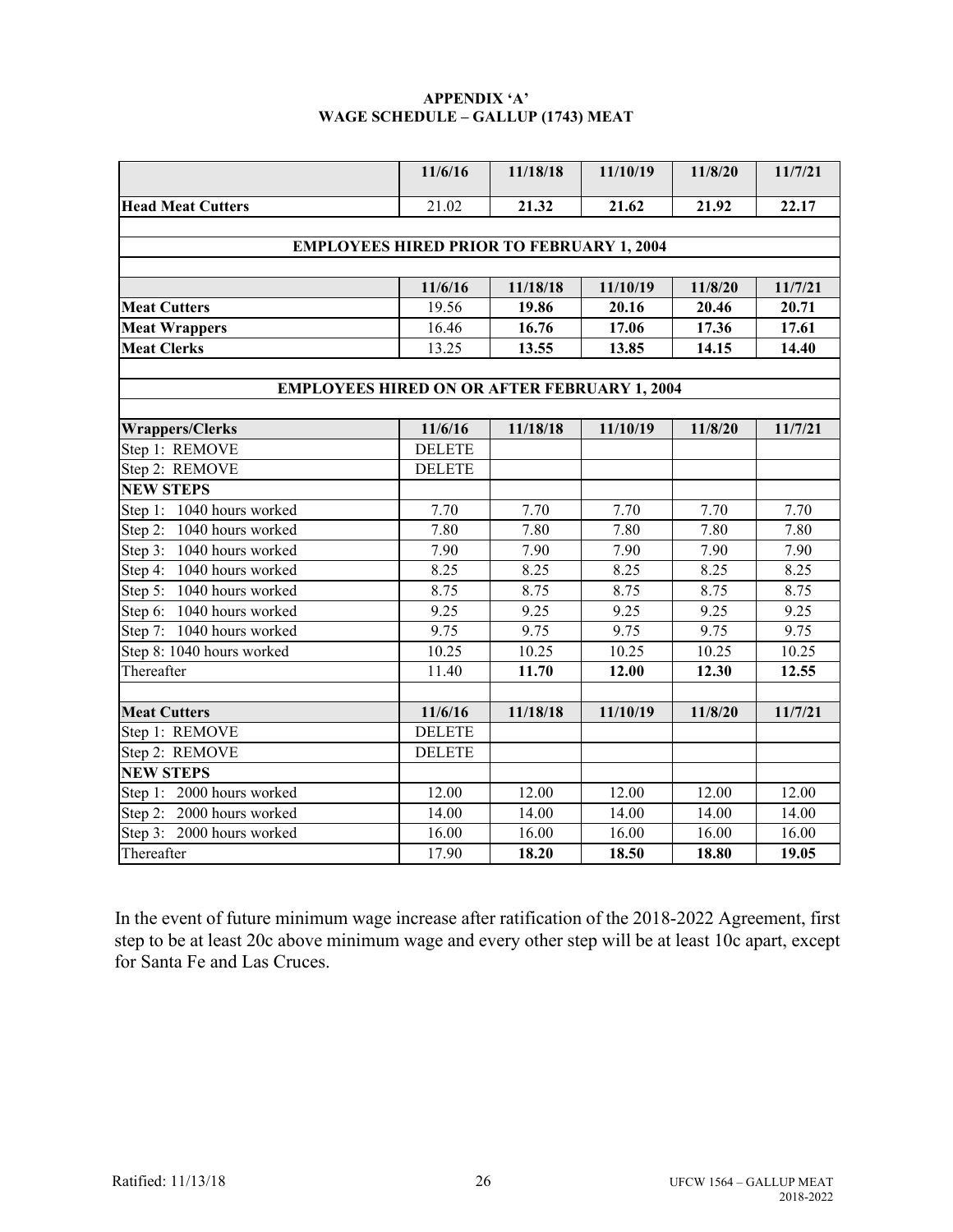# **APPENDIX B DRUG AND ALCOHOL POLICY**

## POLICY

Because of the importance of safety in the workplace and the safety hazards associated with the use of drugs and alcohol, it is the policy of Safeway to provide a workplace free of drugs and alcohol. This policy applies to all employees in Safeway's Gallup, New Mexico Stores, and will be posted in the Store.

The Union expressly reserves its right to grieve, under the grievance and arbitration provisions of the applicable collective bargaining agreement, the Employer's application of this Policy.

## RESPONSIBILITY

All employees are encouraged to come forward with any information regarding the use of drugs, alcohol, or any other substance which may affect a person's ability to perform his or her job safely. It is the responsibility of all managers and supervisors to ensure that this policy is enforced.

## **PROHIBITIONS**

This section sets forth the types of actions which violate this policy and will result in disciplinary action up to and including termination.

1. Alcohol - Possessing, consuming, selling, attempting to sell, distributing, being under the influence of alcohol, or having a blood/alcohol (or urine equivalent) level of .04 (or higher) on the job or on Company premises is strictly prohibited.

2. Drugs - Possessing, using, being under the influence of, testing positive for, selling, attempting to sell, purchasing, distributing, manufacturing, or dispensing a controlled substance, or other drug on the job or on Company premises is strictly prohibited. However, possessing and/or using prescription or over-the-counter medication is permitted within the limitations set forth in the following paragraph.

3. Prescription and Over-the-Counter Drugs - When a physician prescribes the use of prescription or over-the-counter drugs, or when over-the-counter drugs bear warnings about side effects that may affect job performance, the employee is required to ask the physician whether such drugs may adversely affect his/her ability to safely perform assigned duties. Using or being under the influence of such drugs on the job or on Company premises is prohibited where such use may affect the employee's ability to safely perform his/her job duties.

Before starting work, an employee must advise the Store Manager or Assistant Manager that the employee istaking medication which bears a warning about any side effects which may prevent the employee from safely performing assigned duties. If the Company has a reasonable basis for inquiring as to the specific medication such employee is taking, such information shall be provided by the employee with the understanding that such inquiry shall be made by the District Manager, or, in his absence, the Director of Loss Control, and the information received in terms of the specific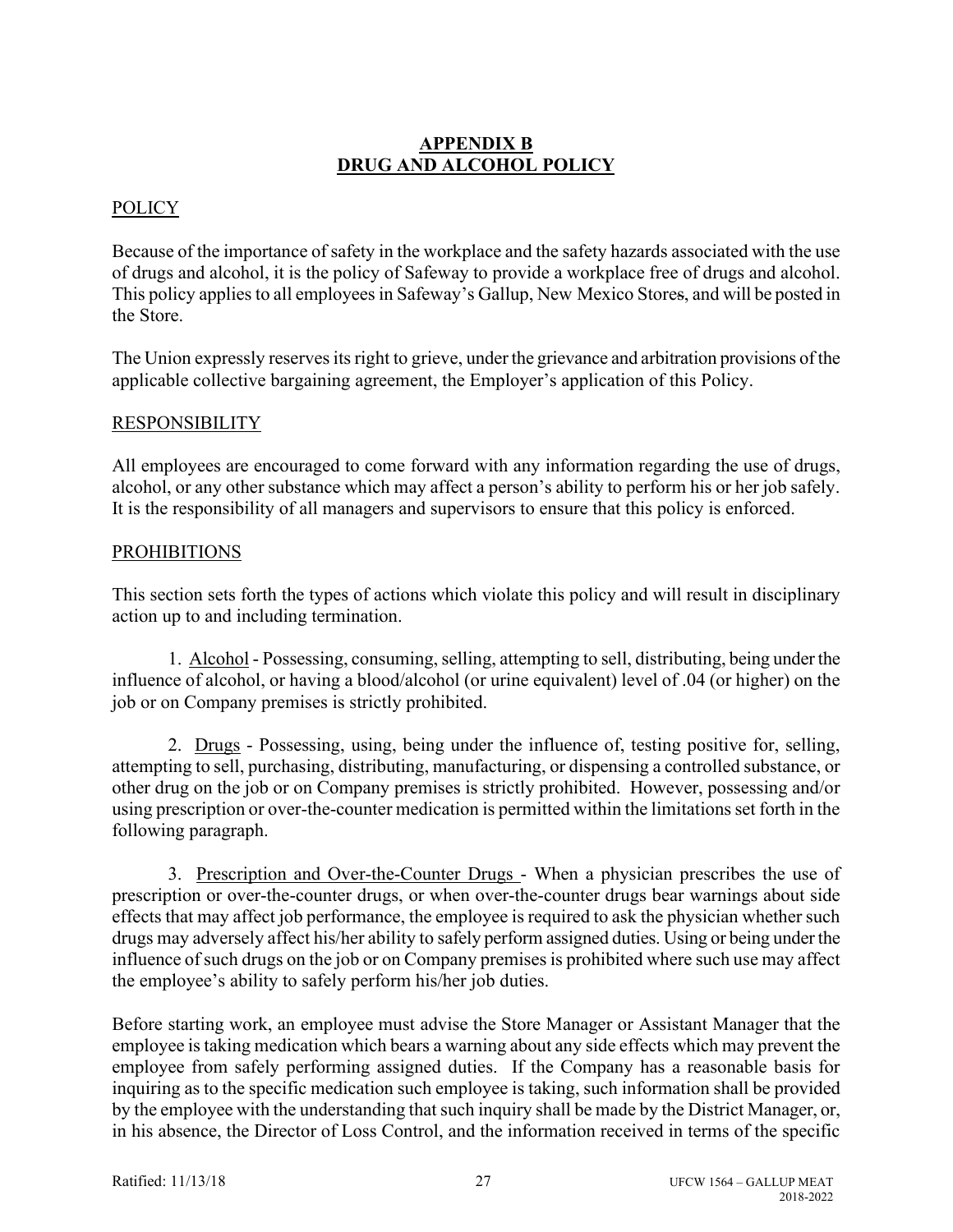medication shall be handled in a confidential manner and shall be shared with other management representatives only on a "need-to-know" basis. If there is any question concerning the employee's ability to perform safely, the employee will be assigned other duties if, in management's sole discretion, such duties are appropriate and available. Otherwise, the employee will be sent home on paid sick leave, if available or, if not available, on unpaid leave.

4. Testing - Refusing to submit to testing as required under this policy and/or refusing to cooperate in the testing process (e.g., adulterating or tampering with the sample, refusing to sign requested forms, etc.) is a violation of this policy and may result in discipline up to and including discharge from employment.

5. Conviction - Being convicted of a criminal drug violation occurring in the workplace is a violation of this policy.

## TESTING

# Circumstances in which Testing is Required

The Company requires testing of all current employees unless otherwise limited by law in any of the circumstances set forth below:

1. When a reasonable suspicion exists that an employee is under the influence of any controlled substance, drug or alcohol while on the job or on Company premises or is otherwise in violation of this policy.

2. When an employee is found in possession of any controlled substance, drug or alcohol in violation of this policy, or when such items are found in an area controlled or used by the employee.

3. When an employee has been involved in an accident on the job or on Company premises where the accident has resulted in a fatality, an injury requiring treatment by a medical professional, loss of work time, or property damage.

4. When an employee has signed a return-to-work agreement providing for testing.

5. When required by state or federal law or regulation.

# General Procedures Regarding Testing

1. When testing is required under this policy, a supervisor or manager shall instruct the employee to sign the required consent form, and a shop steward (or bargaining unit member if the steward is unavailable) shall be notified.

2. Initial tests may be performed within the store. When such tests are not available, the Company will transport the employee to a previously-designated clinic where the sample will be taken. After the sample has been collected, the employee will be transported back to the workplace and will be suspended without pay until the test results are known. The Company will advise the employee not to drive and will either transport the employee home, or offer to call a friend, relative, or taxi to take the employee home.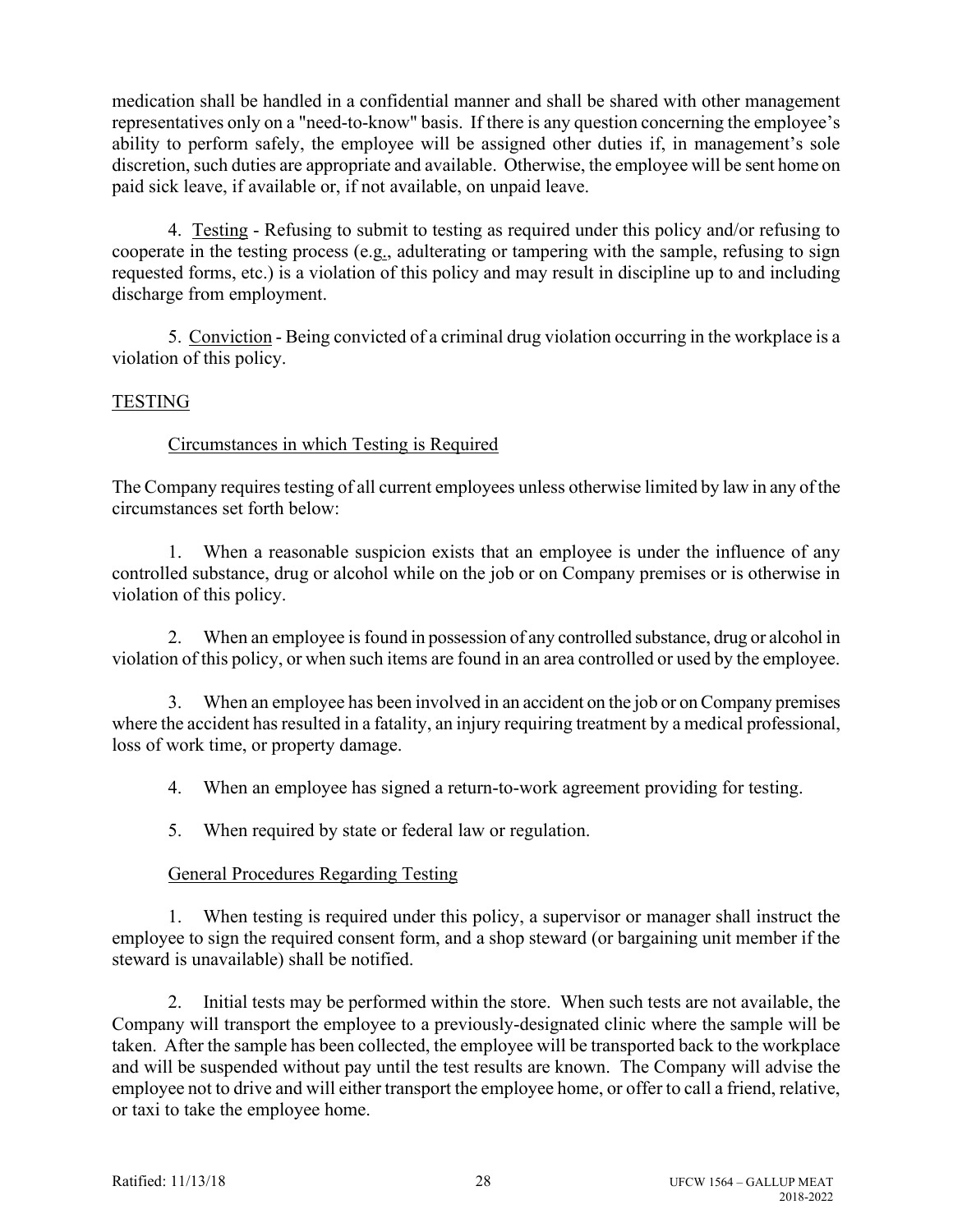3. Any presumptive positive results from an initial drug screen will be confirmed by retesting the specimen using the gas chromatography/mass spectrometry technique (GC/MS).

4. If an employee's test is negative and the employee has complied with the requirements of this policy, the employee will be paid for any time lost due solely to the testing process.

5. If an employee's test is positive, the employee will be so informed and will have an opportunity to explain the result to his or her manager. If the employee offers an explanation, the employee will have 48 hours to provide any supporting documentation for the Company to evaluate. The Company will then complete its investigation, during which time, the employee will be on unpaid administrative leave. If, after completing its investigation, the Company concludes that the employee's explanation is satisfactory, the employee will be reimbursed for the period of unpaid administrative leave. Otherwise, the employee will be disciplined up to and including discharge from employment for violation of this policy.

6. The Company shall pay the expense of any required tests. The results of the test shall be kept as confidential as possible. Upon request from the employee's union, the Company shall provide the union a copy of the test results provided the employee has furnished the Company written authorization to do so.

## **DEFINITIONS**

## 1. "Controlled Substance(s) and "Drug(s)"

When this policy refers to "controlled substances" and or "drugs," it means and includes all substances and/or medications that can affect one or more mental and/or physical functions (e.g., coordination, reflexes, vision, mental capacity or judgment). The words "controlled substances" and/or "drugs" includes, without limitation, all chemical substances or drugs listed in any controlled substances acts or regulations applicable under any federal, state or local laws. They also include prescription and/or over-the-counter drugs as such drugs may affect the employee's ability to perform his or her job safely.

2. "On the Job"

For purposes of this policy, an employee is considered "on the job" or "on Company premises" whenever the employee is:

- On Company property, including parking lots, at any time;
- On Company time (including paid lunch and rest periods), even if off Company premises;
- Conducting Company business on the property and/or at the facilities of customers or vendors of the Company; or
- Using Company equipment.
	- 3. "Possession"